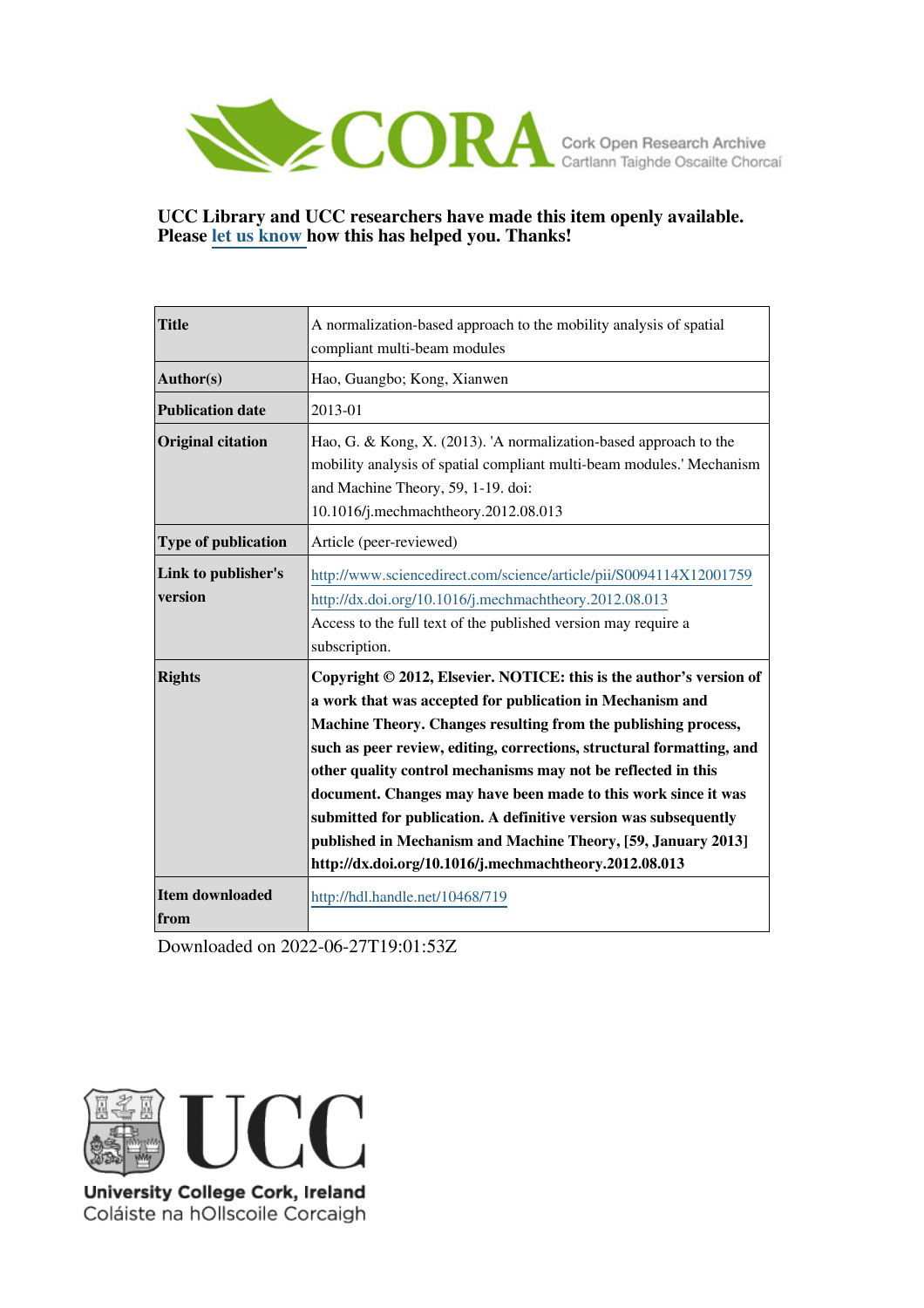# A normalization-based approach to the mobility analysis of spatial compliant multi-beam modules**<sup>1</sup>**

# Guangbo Hao<sup>a</sup>, Xianwen Kong<sup>b, 2</sup>

<sup>a</sup>*Department of Electrical and Electronic Engineering, School of Engineering, University College Cork, Cork, Ireland* b *School of Engineering and Physical Sciences, Heriot-Watt University, Edinburgh, EH14 4AS, UK*

## ABSTRACT

This paper presents a normalization-based approach to the mobility analysis of spatial compliant multi-beam modules to address the dimensional-inhomogeneity issue of motion/load. Firstly, two spatial non-tilted and tilted multi-beam modules, composed of uniform beams with symmetrical cross sections and same length, are proposed. Using a normalization technique, the compliance matrices of these spatial multi-beam modules are derived, from which the DOF (degrees-of-freedom) of the compliant modules can be obtained by direct observation and/or screw representation. The results are compared with those obtained without normalization. It is shown that the DOF of these compliant modules can be identified more easily using the proposed approach than the approach without normalization. Then, two spatial double non-tilted and tilted three-beam modules are proposed and analyzed for potential applications such as acting as building blocks of new compliant manipulators. The normalization-based approach can also be used for the mobility analysis of spatial compliant multi-sheet modules such as the parallelogram module and the four-sheet rotational module and the error analysis of spatial multi-beam modules with beams of compatible length.

*Keywords*: Compliant Mechanisms; Spatial Modules; Mobility Analysis; Normalization

## **1. Introduction**

1

Compliant mechanisms [1, 2], transmitting motion/loads by the deformation of compliant members, have many potential merits such as zero backlashes, no need for lubrication, reduced friction and wear, and high precision compared with traditional rigid-body mechanisms [3, 4]. They can be used in a variety of applications, especially where high-precision motions are required, such as precision motion positioning stages, precision robotics in biomedical applications, MEMS sensors and actuators, amplifiers, grippers, adaptive mechanisms, and design-for-no-assembly [5–10]. The degrees-of-freedom (DOF) of traditional rigid-body mechanisms can be identified and calculated using formulas proposed in the literatures. But for the compliant mechanisms, there is no apparent boundary to identify the DOF or the degrees-of-constraint (DOC) due to complex issues such as dimension, loads and motion range. In [11], the DOF of compliant mechanisms, especially planar compliant mechanisms, were determined using the Pseudo-Rigid-Body-Model concept. References [12, 13] proposed an eigenscrew-based method to determine the DOF or compliance of compliant mechanisms. In addition, the constraint-based design approach (CBDA) [14], the screw theory based approach (STBA) [15] and the freedom and constraint topology approach (FACT) [16, 17] have been proposed to analyze the DOF and/or DOC of compliant mechanisms. Different from the CBDA, the STBA uses the mathematical expressions to represent the CBDA, and the FACT employs the geometric figures to visualize the CBDA. The STBA and FACT can also be used to synthesize the screw motion.

 In analyzing the DOF of a compliant mechanism quantitatively, we need to compare the output displacements to identify the DOF/DOC. If one displacement is much larger than another displacement under the same dimension, then the larger one can be regarded as the DOF. However, if two displacements, such as one translational displacement and one rotational angle, are not under the same dimension, then the DOF identification becomes difficult.

In addition, the DOF of certain compliant mechanisms, such as the linear motion flexure [1, 5] composed of two parallelogram modules in mirror-symmetry, can also degenerate into the DOC when they achieve a large range of motion. This is caused by the significant load-stiffening effect [1, 18]. Under the small deflection assumption, this issue can be neglected. It should also be noted that the location and magnitude of applied loads may affect the identification of the DOF and DOC. For example, for a cantilever beam, it is well known that the axial displacement of the tip is usually thought to be the DOC, while the transverse displacement of the tip is usually regarded as the DOF. However, if the axial force acting at the tip of the beam was much larger than the exerted transverse force, the resulting axial displacement would be much larger than the transverse displacement.

In order to make translational displacements and rotational angles (or the forces and the moments) comparable, a normalization strategy (non-dimensional/homogeneous measures) is needed to unify the dimensions of compliant mechanisms. A normalization technique has been employed in the modeling and design of compliant/flexural mechanisms [5, 18–23]. It has been shown that the normalization strategy can simplify equations and derivation in the analysis of compliant mechanisms. In rigid-body manipulators/mechanisms, such strategy has also been employed. For example, Ref. [24] proposed a characteristic length for normalizing the Jacobin matrix of rigid-body robots. The normalization technique [5, 18–23] provides a way to deal with the above non-homogeneous issue in identifying the DOF of compliant mechanisms. In addition, in the analysis of compliant mechanisms, one can assume that all loads are in the same order of magnitude and comparable under the same dimension.

<sup>&</sup>lt;sup>1</sup>Part of this paper was presented in the 13th World Congress in Mechanism and Machine Science, June 19-25, 2011, Guanajuato, Mexico. A23-390. <sup>2</sup>Corresponding author. Email[: X.Kong@hw.ac.uk.](mailto:X.Kong@hw.ac.uk) Tel: +44(0)1314513688.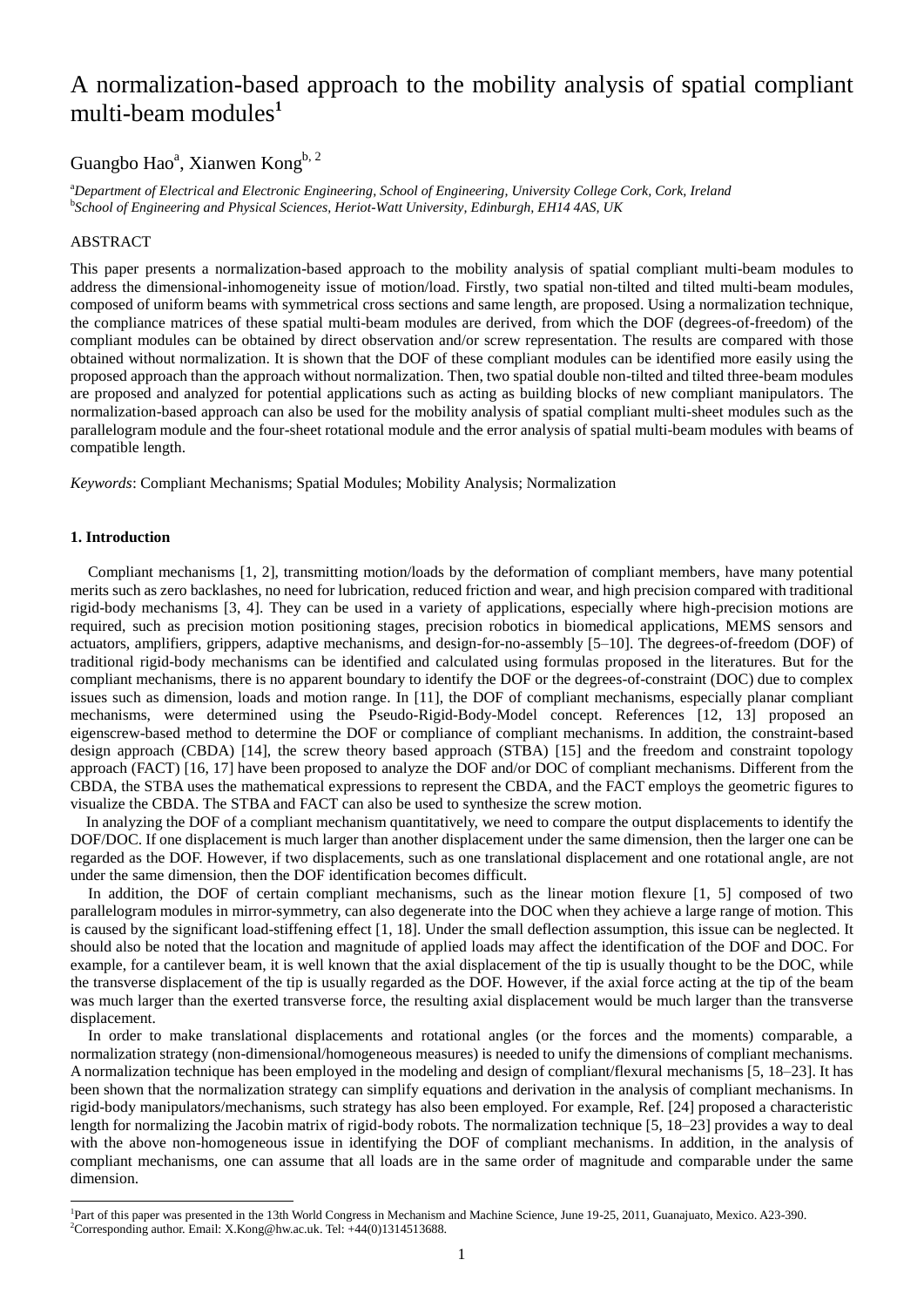Based on the above advances, this paper aims to present a normalization-based approach to the mobility analysis of a class of spatial compliant parallel modules<sup>3</sup> (CPMs) with distributed compliance in order to identify the DOF from the normalized compliance matrices in a straightforward manner. This class of spatial CPMs are composed of uniform beams with generic cross-sections (such as symmetrical and rectangular) and the same length or compatible length at least, which can be used in many applications either independently or as a compositional unit of a complaint manipulator [21, 22]. This paper mainly focuses on the mobility analysis of typical spatial multi-beam modules with beams of *symmetrical* cross-sections and *same* length to demonstrate the normalization-based approach. We will discuss two types of typical spatial multi-beam modules: non-tilted multi-beam modules (all identical beams are parallel and spaced uniformly around a circle on the base and the motion stage to produce planar motion) and tilted multi-beam modules (the axes of all the identical beams intersect at a point and the beams are uniformly spaced around two circles on the motion stage and base to produce spherical motion). For the spatial multi-sheet modules with beams of rectangular cross-sections such as the parallelogram module and the four-sheet rotational module, the mobility analysis using the proposed normalization-based approach is briefly discussed in Appendices A and B in order to avoid the analogous tedious derivations. For the spatial multi-beam modules with beams of compatible length, a typical case is the error analysis, which can be found in Appendix C using the proposed method. It is noted that if beams in a spatial CPM have significantly different length, compared with the long beam(s), a shorter beam will degrade to a 3-DOF lumped-compliance spherical joint or even a DOC from a 5-DOF compliant mechanism, which is out of scope of this paper.

This paper is organized as follows. Section 2 recalls the normalization strategy by normalizing the force-displacement equations for a symmetrical cantilever beam. In Section 3, spatial non-tilted multi-beam modules including a spatial three-beam module (TBM) and a spatial double TBM are analyzed using the proposed normalization-based method. Section 4 discusses spatial tilted multi-beam modules including a spatial tilted TBM and a spatial double tilted TBM, Finally, conclusions are drawn.

### **2. Normalization strategy**

-

 The beam-based modules can be normalized as follows [21, 22]. All translational displacements and length parameters are divided by the beam length *L*, forces by *EI*/*L* 2 , and moments by *EI*/*L.* Here, *E* and *I* denote, respectively, the Young's modulus and the second moment of the area of a symmetrical cross-section.  $I = \pi D^4/64$  for beams with round cross-section of a diameter *D* and  $I = T<sup>4</sup>/12$  for beams with square cross-section of a thickness of *T*. The normalized beam is equivalent to a beam with unit length, unit Young's modulus and unit cross-sectional moment. Throughout this paper, non-dimensional quantities are represented by the corresponding lower-case letters.



**Fig. 1.** A basic cantilever beam

For the basic cantilever beam (Fig. 1),  $P$ ,  $F_y$ ,  $F_z$ ,  $M_x$ ,  $M_y$  and  $M_z$  denote the actual loads acting at the centre of the free-end to cause motion. *P*,  $F_y$  and  $F_z$  are the forces along the X-, Y- and Z-axes, respectively, and  $M_x$ ,  $M_y$  and  $M_z$  are the actual moments about the X-, Y- and Z-axes, respectively.  $X_t$ ,  $Y_t$  and  $Z_t$  are the translational displacements of the centre of the free-end along X-, Y- and Z-axes, respectively;  $\theta_{tx}$ ,  $\theta_{ty}$  and  $\theta_{tz}$  are the rotational displacements of the free-end about the X-, Y- and Z-axes, respectively.

The linear load-displacement equations of the free-end centre without normalization, similar to the ones used in [25, 26], are

$$
\begin{bmatrix}\nP \\
P \\
F_y \\
F_z \\
M_x \\
M_y \\
M_z\n\end{bmatrix} = \begin{bmatrix}\nP \\
0 & \frac{12EI}{L^3} & 0 & 0 & 0 & 0 \\
0 & 0 & \frac{12EI}{L^3} & 0 & \frac{6EI}{L^2} \\
0 & 0 & 0 & \frac{2GI}{L^3} & 0 & \frac{6EI}{L^2} \\
0 & 0 & 0 & \frac{2GI}{L} & 0 & 0 \\
0 & 0 & 0 & \frac{2GI}{L} & 0 & 0 \\
0 & 0 & \frac{6EI}{L^2} & 0 & \frac{4EI}{L} & 0 \\
0 & -6EI & 0 & 0 & 0 & \frac{4EI}{L}\n\end{bmatrix}\n\begin{bmatrix}\nX_t \\
Y_t \\
Z_t \\
Z_t \\
\theta_{tx} \\
\theta_{tx}\n\end{bmatrix}
$$
\n(1)

 $3<sup>3</sup>$ A spatial compliant module/mechanism is a compliant mechanism that has compatible size in three dimensions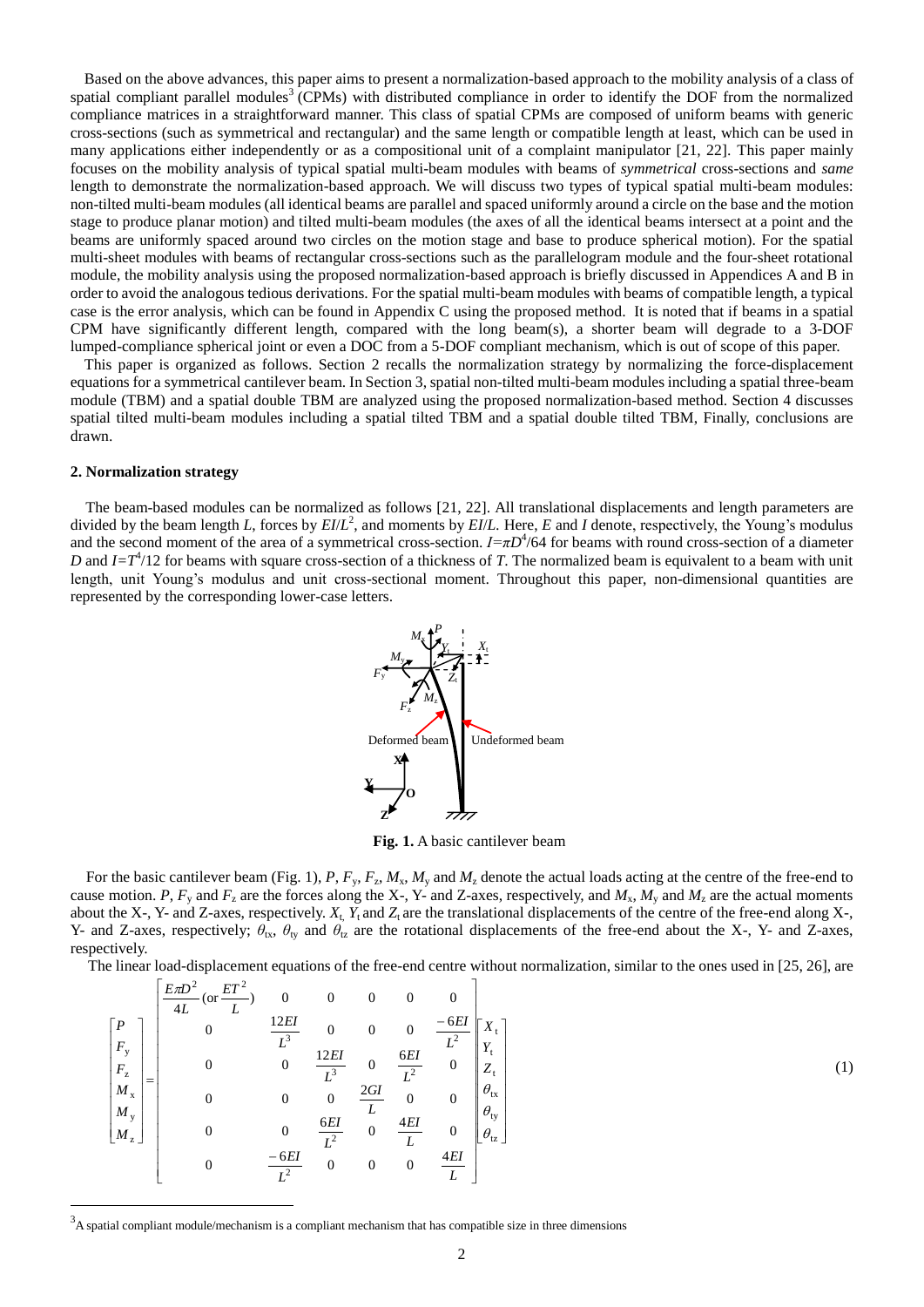where G denotes the shear modulus of material. The entry in the first row and first column is  $E\pi D^2/(4L)$  for round beams or  $ET^2$  / *L* for square beams.

Using the above normalization procedure, Eq. (1) can be re-written in a normalized form as:

|  |  |  |  |  | $\begin{bmatrix} p \\ f_y \\ f_z \\ m_x \\ m_y \\ m_z \end{bmatrix} = \mathbf{K} \begin{bmatrix} x_t \\ y_t \\ z_t \\ \theta_{tx} \\ \theta_{ty} \\ \theta_{ty} \\ \theta_{tz} \end{bmatrix} = \begin{bmatrix} d & 0 & 0 & 0 & 0 & 0 \\ 0 & a & 0 & 0 & 0 & c \\ 0 & 0 & a & 0 & -c & 0 \\ 0 & 0 & 0 & \delta & 0 & 0 \\ 0 & 0 & -c & 0 & b & 0 \\ 0 & c & 0 & 0 & 0 & b \end{bmatrix} \begin{bmatrix} x_t \\ y_t \\ e_{tx} \\ \theta_{ty} \\ \theta_{ty}$ |
|--|--|--|--|--|------------------------------------------------------------------------------------------------------------------------------------------------------------------------------------------------------------------------------------------------------------------------------------------------------------------------------------------------------------------------------------------------------------------------------------------------------------|

where all the loads and displacements are the normalized quantities (scalar) which are corresponding to the non-normalized loads and displacements in Eq. (1). All the non-dimensional numbers, *a*=12, *c*=−6, *d*=16/(*D*/*L*) 2 for round beams or *d*=12/(*T*/*L*) 2 for square beams,  $b=4$ , and  $\delta=2G/E=1/(1+\nu)$  ( $\nu$  is the Poisson ratio of material), are characteristics of the uniform symmetrical beam.

Equation (2), the linear load-displacement equations of a beam, will be used for the mobility analysis of spatial multi-beam modules under small deflection condition that usually assumes the normalized displacements to be less than 0.1 [27]. It should be noted that the smaller the motion range is, the more accurate the linear modeling is.

#### **3. Spatial non-tilted multi-beam modules**

In this section, we will further recall the modeling of compliance matrices of a spatial TBM and a spatial double TBM [21] and then analyze their DOF.

#### *3.1. Analysis of a spatial TBM*

A spatial TBM [1, 5, 21, 27] is shown in Fig. 2. It is composed of three parts: a base, three parallel beams with symmetrical cross sections and a thin motion stage. The base and motion stage are connected by the three beams. The three beams are spaced uniformly around a circle of a radius  $r<sub>3</sub>$  on the base and on the motion stage. The external loads acting on the motion stage cause the motion stage to move through deformation of the beams.

In the initial configuration, a mobile rigid body coordinate system O'-X'Y'Z' and a global fixed coordinate system O-XYZ are coincident and both origins are at the centre, O', of the bottom-plane of the motion stage. All external applied loads, *p* (axial force),  $f_v$ ,  $f_z$  (transverse forces),  $m_x$  (torque),  $m_y$  and  $m_z$  (bending moments), can be regarded to act at the centre, O', of the motion stage since all forces acting at other points can be transformed to the centre plus extra moments. All translational displacements of the centre, O', along the X-, Y- and Z-axes are denoted by  $x_s$  (axial displacement)  $y_s$  and  $z_s$  (transverse displacements), respectively; All rotational displacements (angles) of the motion stage about the X-, Y- and Z-axes are denoted by *θ*sx (torsional angle),  $\theta_{sv}$  and  $\theta_{sz}$  (bending angles), respectively. All the loads and displacements shown in all the following figures are represented by the nondimensional quantities in the coordinate system O-XYZ.



**Fig. 2.** A spatial TBM in deformation

In terms of the type synthesis of CPMs in [5, 28], the three out-of-plane DOF,  $x_s$ ,  $\theta_{sy}$  and  $\theta_{sz}$ , of the spatial TBM are suppressed, and the motion stage is constrained to move within the YZ plane, which leaves  $y_s$ ,  $z_s$  and  $\theta_{sx}$  as the DOF. If the pitch radius  $r_3$  of the beams (hence the motion stage) becomes relatively large, the rotation about the X-axis will be constrained as well. The detailed quantitative analysis of the spatial TBM can be presented in the subsequent sections.

## *3.1.1. Modeling of the spatial TBM*

The modeling of a spatial TBM can refer to the stiffness modeling of compliant parallel structure [21, 29]. The derivations of the linear analysis for the spatial TBM are summarized as follows.

Under the assumption of small rotation angles, the contribution of the rotation order of three Euler angles may be disregarded [30]. By neglecting high order terms of rotational angles in the product of three rotation matrices, the geometry compatibility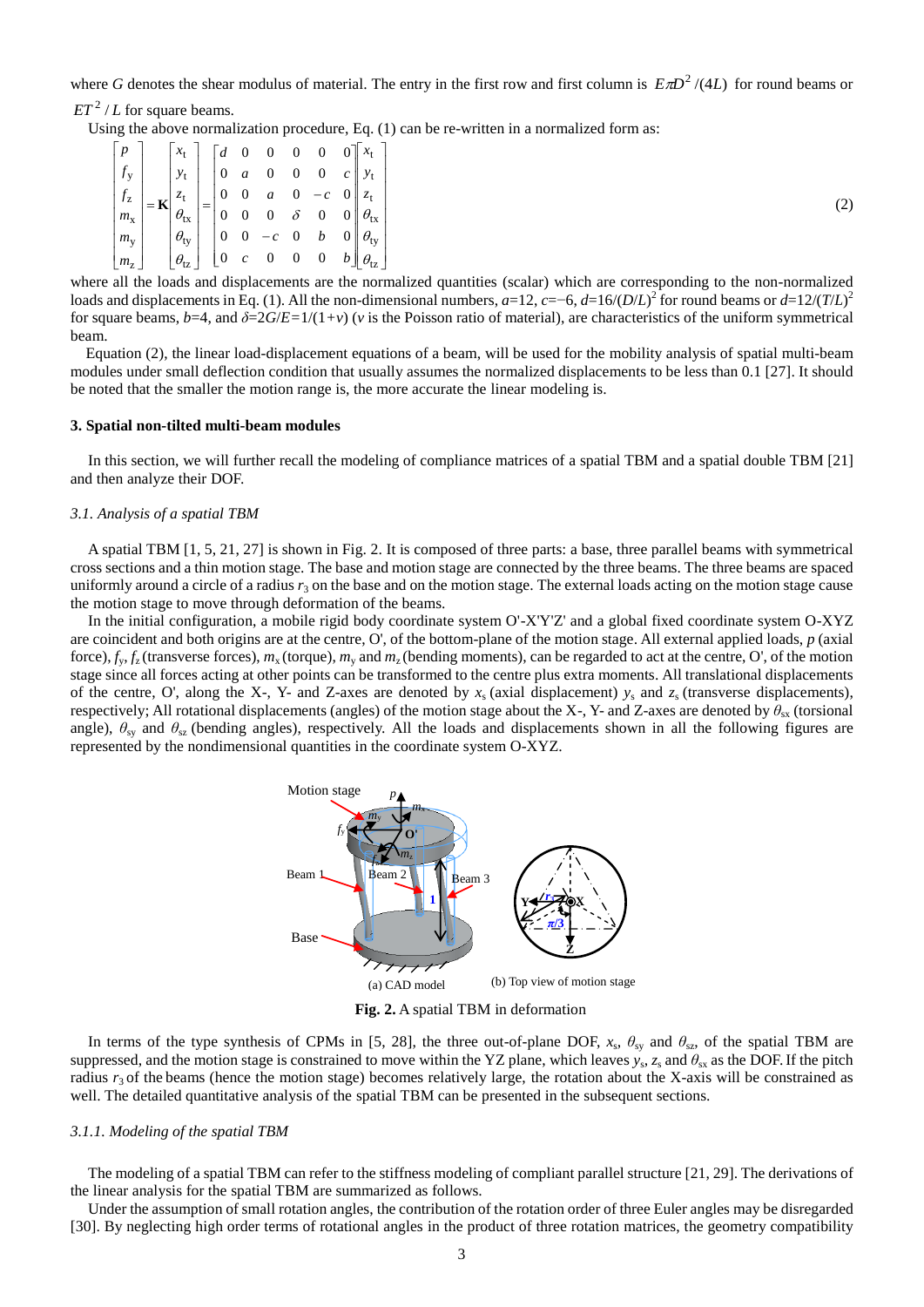conditions, between the mobile end, connected to the motion stage, of each beam and the motion stage, can be expressed in a matrix form as

$$
\begin{bmatrix} x_i \\ y_i \\ z_i \\ \theta_{ix} \\ \theta_{iy} \\ \theta_{iz} \end{bmatrix} = \mathbf{D}_{pi} \begin{bmatrix} x_s \\ y_s \\ z_s \\ \theta_{sx} \\ \theta_{sy} \\ \theta_{sy} \\ \theta_{gz} \end{bmatrix} = \begin{bmatrix} 1 & 0 & 0 & 0 & z_i & -y_i \\ 0 & 1 & 0 & -z_i & 0 & x_i \\ 0 & 0 & 1 & y_i & -x_i & 0 \\ 0 & 0 & 1 & y_i & -x_i & 0 \\ 0 & 0 & 0 & 1 & 0 & 0 \\ 0 & 0 & 0 & 0 & 1 & 0 \\ 0 & 0 & 0 & 0 & 0 & 1 \end{bmatrix} \begin{bmatrix} x_s \\ y_s \\ z_s \\ \theta_{sx} \\ \theta_{sy} \\ \theta_{sy} \\ \theta_{sz} \end{bmatrix}
$$
(3)

where  $\mathbf{D}_{\text{P}i}$  is the transformation matrix of the displacements of the motion stage.  $x_i$ ,  $y_i$  and  $z_i$  (*i*=1, 2, 3) are the translational displacements of the centre (tip) of the mobile end of the *i*-th beam along the X-, Y- and Z-axes, respectively;  $\theta_{ix}$ ,  $\theta_{iy}$  and  $\theta_{iz}$  are the rotational displacements of the mobile end of the *i-*th beam about the X-, Y- and Z-axes, respectively. *x<sup>i</sup>* ', *y<sup>i</sup>* ' and *z<sup>i</sup>* ' (*i*=1, 2, 3) are the local coordinates of the tip of the *i*-th beam relative to mobile rigid body coordinate system  $(x_1 = 0, y_1 = r_3 \sin(\pi/3))$ , *z*1'=*r*3cos(*π/*3) for the tip 1, *x*2'=0, *y*2'=0, *z*2'=−*r*<sup>3</sup> for the tip 2, *x*3'=0, *y*3'=−*r*3sin(*π/*3), *z*3'=*r*3cos(*π/*3) for the tip 3).

Based on Eq. (2), the load-displacements equations for the tip of the *i*-th beam in the spatial TBM can be obtained as

$$
[p_i, f_{iy}, f_{iz}, m_{ix}, m_{iy}, m_{iz}]^{\mathbb{T}} = \mathbf{K}_i[x_i, y_i, z_i, \theta_{ix}, \theta_{iy}, \theta_{iz}]^{\mathbb{T}}
$$
\n(4)

where  $\mathbf{K}_i = \mathbf{K}$  (Eq. (2)) is the stiffness matrix for each beam.  $p_i$ ,  $f_{iy}$ ,  $f_{iz}$ ,  $m_{ix}$ ,  $m_{iy}$  and  $m_{iz}$  (i=1, 2, 3), denote the internal loads acting at the tip of the *i*-th beam, of which  $p_i$ ,  $f_{iy}$  and  $f_{iz}$  are the forces along the X-, Y- and Z-axes, respectively, and  $m_{ix}$ ,  $m_{iy}$  and  $m_{iz}$  are the moments about the X-, Y- and Z-axes, respectively.

Using the transformation matrix  $D_{P_i}$  in Eq. (3), the load-equilibrium conditions for the motion stage are shown as follows.

$$
\begin{bmatrix} p \\ f_y \\ f_z \\ m_x \\ m_y \\ m_y \\ m_z \end{bmatrix} = \sum_{i=1}^{n=3} \mathbf{D}_{pi}^{\mathrm{T}} \begin{bmatrix} p_i \\ f_{iy} \\ f_{iz} \\ m_{ix} \\ m_{iy} \\ m_{iy} \\ m_{iz} \end{bmatrix} = \sum_{i=1}^{n=3} \begin{bmatrix} 1 & 0 & 0 & 0 & 0 & 0 \\ 0 & 1 & 0 & 0 & 0 & 0 \\ 0 & 0 & 1 & 0 & 0 & 0 \\ 0 & -z_i & y_i & 1 & 0 & 0 \\ z_i & 0 & 0 & 0 & 1 & 0 \\ -y_i & 0 & 0 & 0 & 0 & 1 \end{bmatrix} \begin{bmatrix} p_i \\ f_{iy} \\ f_{iz} \\ m_{iz} \\ m_{iy} \\ m_{iz} \end{bmatrix}
$$
(5)

where  $\mathbf{D}_{pi}^{T}$  may be thought of as the transformation matrix of the loads.

Substituting Eq. (4) into Eq. (5), and then substituting Eq. (3) into the result, we have

 $\mathbf{F} = \mathbf{K}_p \mathbf{X}_s$  $(6)$ 

where  $\mathbf{X}_s = [x_s, y_s, z_s, \theta_{sx}, \theta_{sy}, \theta_{sz}]^T$  and  $\mathbf{F} = [p, f_y, f_z, m_x, m_y, m_z]^T$ .  $\mathbf{K}_p = \mathbf{D}_{p1}^T \mathbf{K}_1 \mathbf{D}_{p1} + \mathbf{D}_{p2}^T \mathbf{K}_2 \mathbf{D}_{p2} + \mathbf{D}_{p3}^T \mathbf{K}_3 \mathbf{D}_{p3}$ , which is the stiffness matrix of the spatial TBM.

The load-displacement relationships for the motion stage can also be re-expressed as

$$
\mathbf{X}_{\mathrm{s}} = \mathbf{C}_{\mathrm{p}} \mathbf{F} \tag{7}
$$

where  $C_p = K_p^{-1}$ , which is the compliance matrix of the spatial TBM.

 Equations (7) and (6) are the forward load-displacement equations and inverse load-displacement equations of the motion stage of the spatial TBM, respectively.

Let the spatial TBM be made of a standard aluminium alloy for which Young's modulus,  $E$ , is 69,000 Nmm<sup>-2</sup> and Poisson's ratio, *v*, is 0.33. Substituting all the values of the non-dimensional numbers and local coordinates into the compliance matrix in Eq. (7), we have<br>  $\begin{bmatrix} 1/3d & 0 & 0 & 0 & 0 \\ 0 & \left[ \frac{r^2d+8}{2(2r^2+1)} \right] & 0 & 0 & 0 & \frac{1}{2(2$ Eq. (7), we have

$$
\mathbf{C}_{p} = \begin{bmatrix}\n1/3d & 0 & 0 & 0 & 0 & 0 \\
0 & \left[\frac{(r_{3}^{2}d + 8)}{36(r_{3}^{2}d + 2)}\right] & 0 & 0 & 0 & \frac{1}{3(r_{3}^{2}d + 2)} \\
0 & 0 & \left[\frac{(r_{3}^{2}d + 8)}{36(r_{3}^{2}d + 2)}\right] & 0 & \frac{-1}{3(r_{3}^{2}d + 2)} & 0 \\
0 & 0 & 0 & \left[\frac{625}{9(2500r_{3}^{2} + 157)}\right] & 0 & 0 \\
0 & 0 & \frac{-1}{3(r_{3}^{2}d + 2)} & 0 & \frac{2}{3(r_{3}^{2}d + 2)} & 0 \\
0 & \frac{1}{3(r_{3}^{2}d + 2)} & 0 & 0 & \frac{2}{3(r_{3}^{2}d + 2)} & \frac{2}{3(r_{3}^{2}d + 2)}\n\end{bmatrix}
$$

(8)

where  $d\geq 10000$  for  $L/D\geq 25$  or  $L/T>29$ , and  $r_3$  should usually be comparable with the beam length *L*, which may be larger than 0.5. Note that this compliance matrix is a symmetrical matrix. Under large *d*, the highlighted diagonal compliance entries (elements (2, 2), (3, 3) and (4, 4)) associated with the two transverse displacements and the torsional angle are much larger than those compliance entries associated with the axial displacement and the two bending angles, and therefore are the dominant entries in the compliance matrix. Equation (8) also captures how the size parameters  $r_3$  and  $d$  influence the compliance matrix. If  $d$  or  $r_3$  increases, the three rotational angles all decrease.

Equation (8) further shows that  $\theta_{sz} = 0$  if  $m_z = -f_y/2$ , and  $\theta_{sy} = 0$  if  $m_y = f_z/2$ . This reveals that we can exert two transverse forces, on the motion stage, at the symmetric centre of all beams to eliminate the parasitic bending angles. The new action position is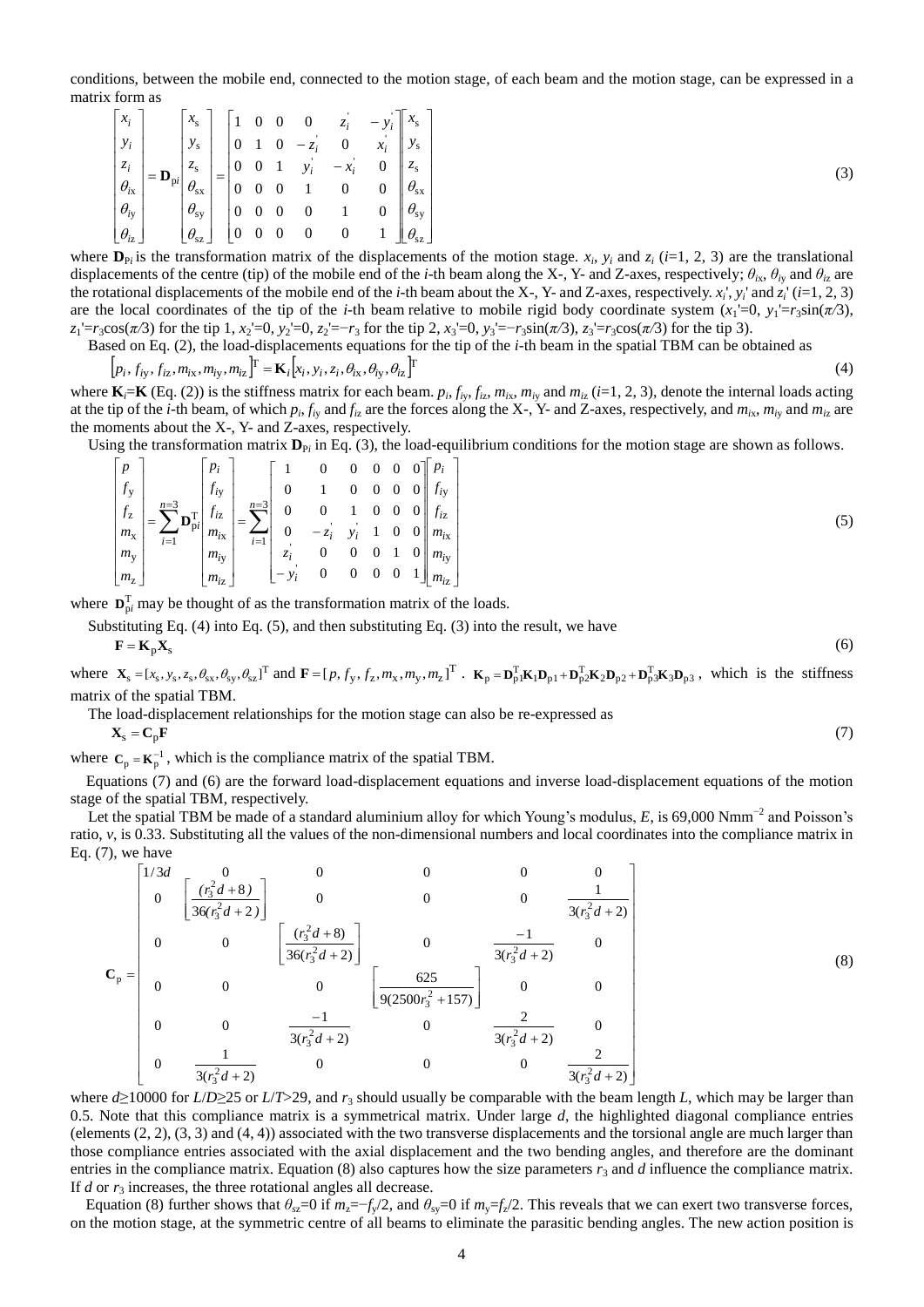termed as the *centre of stiffness* [18].

## *3.1.2. DOF analysis of the spatial TBM*

When multiplying the normalized compliance matrix (Eq. (8)) by a normalized load vector [1, 1, 1, 1, 1, 1]<sup>T</sup>, which considers all the load components under the same load magnitude, to generate the normalized displacements, each compliance entry in the compliance matrix can be thought of as the product of the compliance entry times a relevant unit load and represents the contribution of unit load component to the associated displacement. Then we can easily conclude that both the transverse displacements and the torsional angle are DOF whereas the two bending angles and the axial displacement are DOC since these compliance entries associated with the axial displacement and the two bending angles are negligibly smaller than the highlighted diagonal compliance entries associated with the two transverse displacements and the torsional angle.

Let us consider a specific case of spatial TBM whose parameters are:  $d=10000$ ,  $r_3=0.6$  and  $L=50$ mm.

Substituting the above geometrical parameters into Eq. (8), we obtain

|                          | 0.0333           | $\overline{\mathbf{0}}$ | $\overline{0}$ | $\mathbf{0}$   | $\theta$                                                                                                   |                |
|--------------------------|------------------|-------------------------|----------------|----------------|------------------------------------------------------------------------------------------------------------|----------------|
|                          | $\overline{0}$   | $\left[27.824\right]$   | $\overline{0}$ | $\overline{0}$ | $\bf{0}$                                                                                                   | 0.0925         |
| $C_p = 1 \times 10^{-3}$ | $\boldsymbol{0}$ | $\boldsymbol{0}$        |                |                | $\begin{bmatrix} 27.824 \\ 0 \\ 65.700 \end{bmatrix}$ $\begin{bmatrix} 0 & -0.0925 \\ 0 & 0 \end{bmatrix}$ | $\overline{0}$ |
|                          | $\overline{0}$   | $\overline{\mathbf{0}}$ |                |                |                                                                                                            |                |
|                          | $\Omega$         | $\overline{0}$          | $-0.0925$      | $\bf{0}$       | 0.1851                                                                                                     |                |
|                          | $\Omega$         | 0.0925                  | $\overline{0}$ | $\overline{0}$ | $\overline{0}$                                                                                             | 0.1851         |

 By replacing all the very small entries (approximately in the order of 0.01 of the dominant (highlighted diagonal) compliance entry) in Eq. (9) with 0, Eq. (9) is simplified as

|  |                | $\overline{0}$                                                        |                                                                          | $\begin{bmatrix} 0 & 0 & 0 & 0 \end{bmatrix}$ |                                       |  |
|--|----------------|-----------------------------------------------------------------------|--------------------------------------------------------------------------|-----------------------------------------------|---------------------------------------|--|
|  |                |                                                                       | $\begin{array}{cccc} 0 & 27.824 & 0 \end{array}$                         | $\begin{bmatrix} 0 & 0 & 0 \end{bmatrix}$     |                                       |  |
|  |                | $C_p = 1 \times 10^{-3} \begin{vmatrix} 0 & 0 \\ 0 & 0 \end{vmatrix}$ | $\begin{bmatrix} 27.824 & 0 & 0 & 0 \\ 0 & 65.700 & 0 & 0 \end{bmatrix}$ |                                               |                                       |  |
|  |                |                                                                       |                                                                          |                                               |                                       |  |
|  | $\overline{0}$ | $\Omega$                                                              | $\bf{0}$                                                                 | $0 \qquad 0 \qquad 0 \mid$                    |                                       |  |
|  | $\Omega$       | $\overline{0}$                                                        | $\overline{0}$                                                           | $\boldsymbol{0}$                              | $\begin{bmatrix} 0 & 0 \end{bmatrix}$ |  |

The above simplified matrix clearly shows that only the two transverse displacements and the torsional angle about the X-axis are the DOF, which provides an easy and direct way to identify DOF/DOC without further complicated derivation/transformation. If there is no normalization applied in the above stiffness modeling (Eqs. (3)–(8)), the compliance matrix of the spatial TBM can be re-expressed as

$$
\mathbf{C}_{p\text{-non}} = 1 \times 10^{-3} \begin{bmatrix} 0.0769 & 0 & 0 & 0 & 0 & 0 \\ 0 & 64.1788 & 0 & 0 & 0 & 0.0043 \\ 0 & 0 & 64.1788 & 0 & -0.0043 & 0 \\ 0 & 0 & 0 & 0.0606 & 0 & 0 \\ 0 & 0 & -0.0043 & 0 & 0.0002 & 0 \\ 0 & 0.0043 & 0 & 0 & 0 & 0.0002 \end{bmatrix}.
$$
 (11)

Different from Eq. (9), the DOF cannot be obtained directly from the non-normalized compliance matrix (Eq. (11)) by comparing the entries due to the different units of compliance entries. This may also mislead some readers to that the torsional angle is the DOC rather than the DOF by direct observation since the compliance entry associated with the torsional angle in Eq. (11) is as small as that associated with the axial displacement.

## *3.2. Analysis of a spatial double TBM*

In compliant mechanism design, one can obtain compliant mechanisms with good performance characteristics such as kinematic-decoupling and reduced primary stiffness, respectively, by symmetrical and serial arranging two modules or more.

A spatial double TBM [21, 22, 27] is shown in Fig. 3. It is composed of two spatial TBMs as two basic building blocks connected in series and has approximately half primary stiffness and double motion range of a single spatial TBM. Here, the global fixed coordinate system, loads and displacements are defined in the same way as the above spatial TBM. The inner and outer pitch radiuses of beams are represented by  $r_3$  and  $r_3$ ', respectively.

From the nonlinear analysis [27] of the single spatial TBM (Fig. 2), we learn that the axial displacement depends on three components: purely elastic effect only from the axial force, purely kinematic effect, from the three DOF, and elastokinematic effect (the elastokinematic effect is very smaller than purely kinematic effect) of the spatial TBM. However, for the spatial double TBM, the purely kinematic effect upon the axial displacement can be largely eliminated as the transverse forces and torque imposed on the secondary stage produce positive axial displacement to the motion stage, while the transverse forces and torque imposed on the motion stage produce negative axial displacement. In addition, the spatial double TBM can alleviate the load-stiffening effect [5, 27] from the axial force, which makes it suitable for the symmetrical design. The above argument provides a basis for us to 1) use the spatial double TBM as a building block of compliant manipulators [21, 22], and 2) analyze the spatial double TBM using the linear modeling method due to the approximately eliminated nonlinear characteristics such as purely kinematic effect.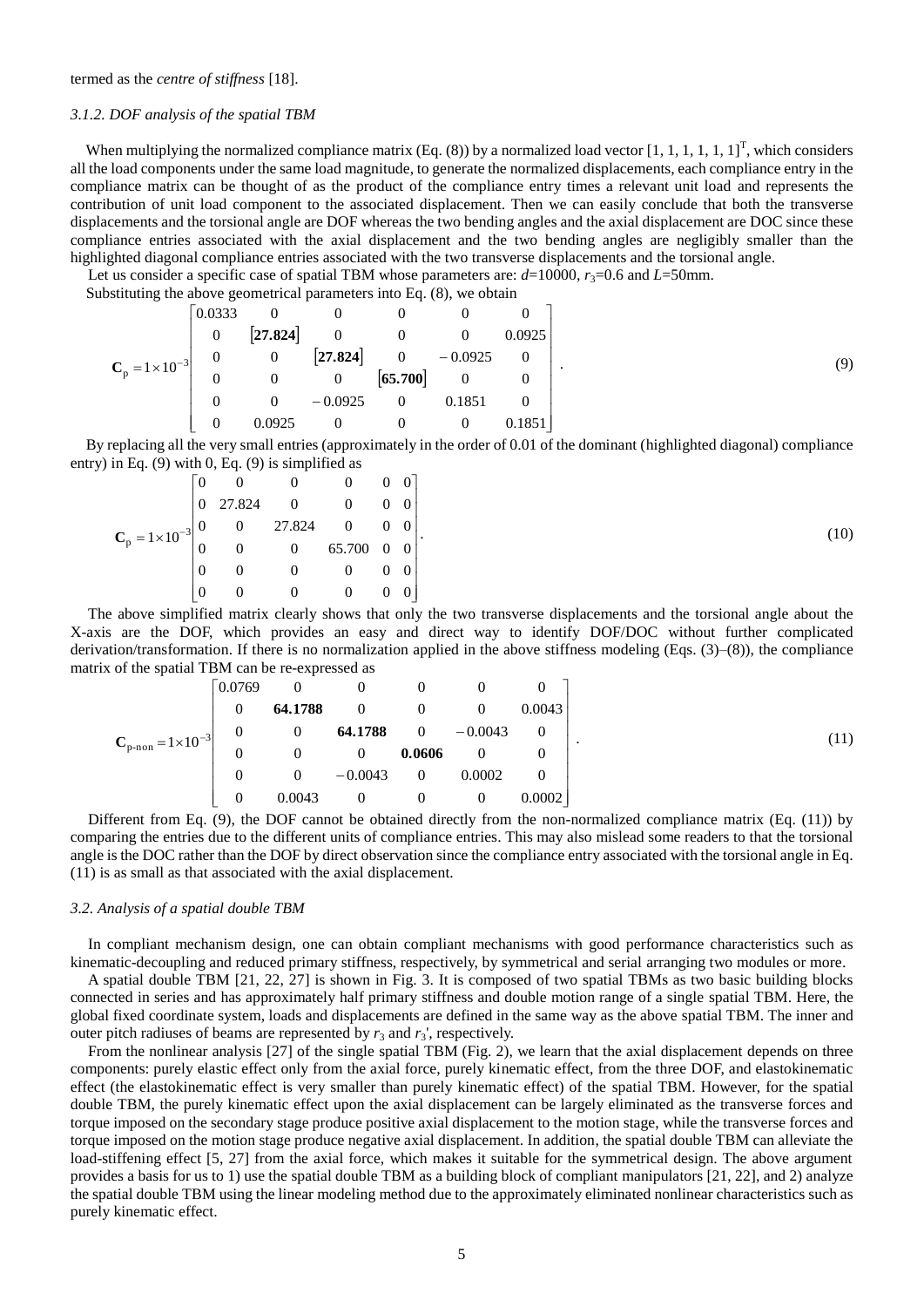

**Fig. 3.** A spatial double TBM

The stiffness modeling of the spatial double TBM (Fig. 3) can be derived as the stiffness modeling of compliant serial chains [21, 29].

Since the displacements of the motion stage in the spatial double TBM are caused by both the inner spatial TBM deformation and the outer spatial TBM deformation, we have

$$
\mathbf{X}_{\rm s} = \Delta \mathbf{X}_{\rm s1} + \Delta \mathbf{X}_{\rm s2} \tag{12}
$$

where  $\mathbf{X}_s = [x_s, y_s, z_s, \theta_{sx}, \theta_{sy}, \theta_{sz}]^T$  is the resulting displacement vector of the motion stage,  $\Delta \mathbf{X}_{s1}$  is the displacement vector component of the motion stage resulting from the contribution of the inner spatial TBM deformation alone,  $\Delta X_{s2}$  is the displacement vector component of the motion stage resulting from the contribution of the outer spatial TBM deformation alone.

From Eq. (7), we obtain  
\n
$$
\Delta X_{s1} = C_p F
$$
\n(13)

where  $\mathbf{C}_p$ , shown in Eq. (8), is the local compliance matrix of the inner spatial TBM.  $\mathbf{F} = [p, f_y, f_z, m_x, m_y, m_z]^T$ , which is the load vector acting at the motion stage.

Similar to Eq. (3), we further have

$$
\Delta \mathbf{X}_{s2} = \mathbf{J} \Delta \mathbf{X}_{s2}^{\dagger} \tag{14}
$$

where  $\Delta X_{s2}$  is the displacement vector of the secondary motion stage and **J** is the transformation matrix of the displacements of the secondary motion stage with respect to the global coordinate system O-XYZ. The latter is obtained based on  $D_{pi}$  in Eq. (3) using the relative location  $(1, 0, 0)$  of the centre of the motion stage with respect to that of the secondary motion stage. Based on Eq. (7), we obtain

$$
\Delta \mathbf{X}_{s2} = \mathbf{C}_{p2} \mathbf{F}_2 \tag{15}
$$

where  $C_{p2}$ , which can be obtained using Eq. (8), is the local compliance matrix of the outer spatial TBM.  $\mathbf{F}_2 = \mathbf{J}^T \mathbf{F}$ , obtained using Eq. (5), is the load vector acting at the secondary motion stage.

Combining Eqs. (12)–(15), the load-displacement equations for the motion stage can be obtained as

 $X_s = C_p F + J C_{p2} J^T F = (C_p + J C_{p2} J^T) F$  (16)

Thus, the compliance matrix for the spatial double TBM can be expressed as

$$
\mathbf{C}_{s} = \mathbf{C}_{p} + \mathbf{J} \mathbf{C}_{p2} \mathbf{J}^{T} = \begin{bmatrix} c_{s11} & 0 & 0 & 0 & 0 & 0 \\ 0 & c_{s22} & 0 & 0 & 0 & c_{s26} \\ 0 & 0 & c_{s33} & 0 & c_{s35} & 0 \\ 0 & 0 & 0 & c_{s44} & 0 & 0 \\ 0 & 0 & c_{s53} & 0 & c_{s55} & 0 \\ 0 & c_{s62} & 0 & 0 & 0 & c_{s66} \end{bmatrix}
$$
(17)

where  $C_{p2}$  and **J** are shown in detail as follows:

 $\begin{bmatrix} 0 & 0 & 0 & 0 & 1 \\ 0 & 0 & 0 & 0 & 0 & 1 \end{bmatrix}$  $\begin{bmatrix} 0 & 0 & 0 & 0 & 1 & 0 \\ 0 & 0 & 0 & 0 & 1 & 0 \end{bmatrix}$ 

 $= \begin{vmatrix} 0 & 1 & 0 & 0 & 0 & 1 \\ 0 & 0 & 1 & 0 & -1 & 0 \\ 0 & 0 & 0 & 1 & 0 & 0 \end{vmatrix}$ 

 $\mathbf{J} = \begin{bmatrix} 0 & 0 & 1 & 0 & -1 & 0 \\ 0 & 0 & 0 & 0 & 0 & 0 \\ 0 & 0 & 0 & 0 & 0 & 0 \\ 0 & 0 & 0 & 0 & 0 & 0 \\ 0 & 0 & 0 & 0 & 0 & 0 \\ 0 & 0 & 0 & 0 & 0 & 0 \\ 0 & 0 & 0 & 0 & 0 & 0 \\ 0 & 0 & 0 & 0 & 0 & 0 \\ 0 & 0 & 0 & 0 & 0 & 0 \\ 0 & 0 & 0 & 0 & 0 & 0 & 0 \\ 0 & 0 & 0 & 0 & 0 & 0 & 0 \\ 0 &$ 

.

re 
$$
C_{p2}
$$
 and **J** are shown in detail as follows:  
\n
$$
C_{p2} = \begin{bmatrix}\n-1 & 0 & 0 & 0 & 0 & 0 \\
0 & -1 & 0 & 0 & 0 & 0 \\
0 & 0 & 1 & 0 & 0 & 0 \\
0 & 0 & 0 & -1 & 0 & 0 \\
0 & 0 & 0 & 0 & 1\n\end{bmatrix}\n\begin{bmatrix}\n-1 & 0 & 0 & 0 & 0 & 0 \\
0 & -1 & 0 & 0 & 0 & 0 \\
0 & 0 & 1 & 0 & 0 & 0 \\
0 & 0 & 0 & 0 & -1 & 0 \\
0 & 0 & 0 & 0 & 0 & 1\n\end{bmatrix} = \begin{bmatrix}\n1/3d & 0 & 0 & 0 & 0 & 0 \\
0 & \frac{(r_3^2 d + 8)}{36(r_3^2 d + 2)} & 0 & 0 & \frac{1}{3(r_3^2 d + 2)} \\
0 & 0 & \frac{(r_3^2 d + 8)}{36(r_3^2 d + 2)} & 0 & \frac{1}{3(r_3^2 d + 2)} & 0 \\
0 & 0 & 0 & 0 & 0 & 0 \\
0 & 0 & 0 & 0 & 0 & 1\n\end{bmatrix},
$$
 and  $C_{p2} = \begin{bmatrix}\n1 & 0 & 0 & 0 & 0 & 0 \\
0 & 0 & 0 & 0 & 1 & 0 \\
0 & 0 & 0 & 0 & 0 & 1 \\
0 & 0 & 0 & 0 & 0 & 1\n\end{bmatrix} = \begin{bmatrix}\n1/3d & 0 & 0 & 0 & 0 & 0 \\
0 & \frac{(r_3^2 d + 8)}{36(r_3^2 d + 2)} & 0 & 0 & \frac{1}{3(r_3^2 d + 2)} & 0 \\
0 & 0 & \frac{1}{3(r_3^2 d + 2)} & 0 & \frac{2}{3(r_3^2 d + 2)} & 0 \\
0 & \frac{-1}{3(r_3^2 d + 2)} & 0 & 0 & \frac{2}{3(r_3^2 d + 2)}\n\end{bmatrix}$ 

 $\overline{\phantom{a}}$  $\overline{\phantom{a}}$  $\overline{\phantom{a}}$  $\overline{\phantom{a}}$  $\overline{\phantom{a}}$  $\overline{\phantom{a}}$  $\overline{\phantom{a}}$  $\overline{\phantom{a}}$ 

 $\overline{\phantom{a}}$ 

 $\mathbf{r}$ 

6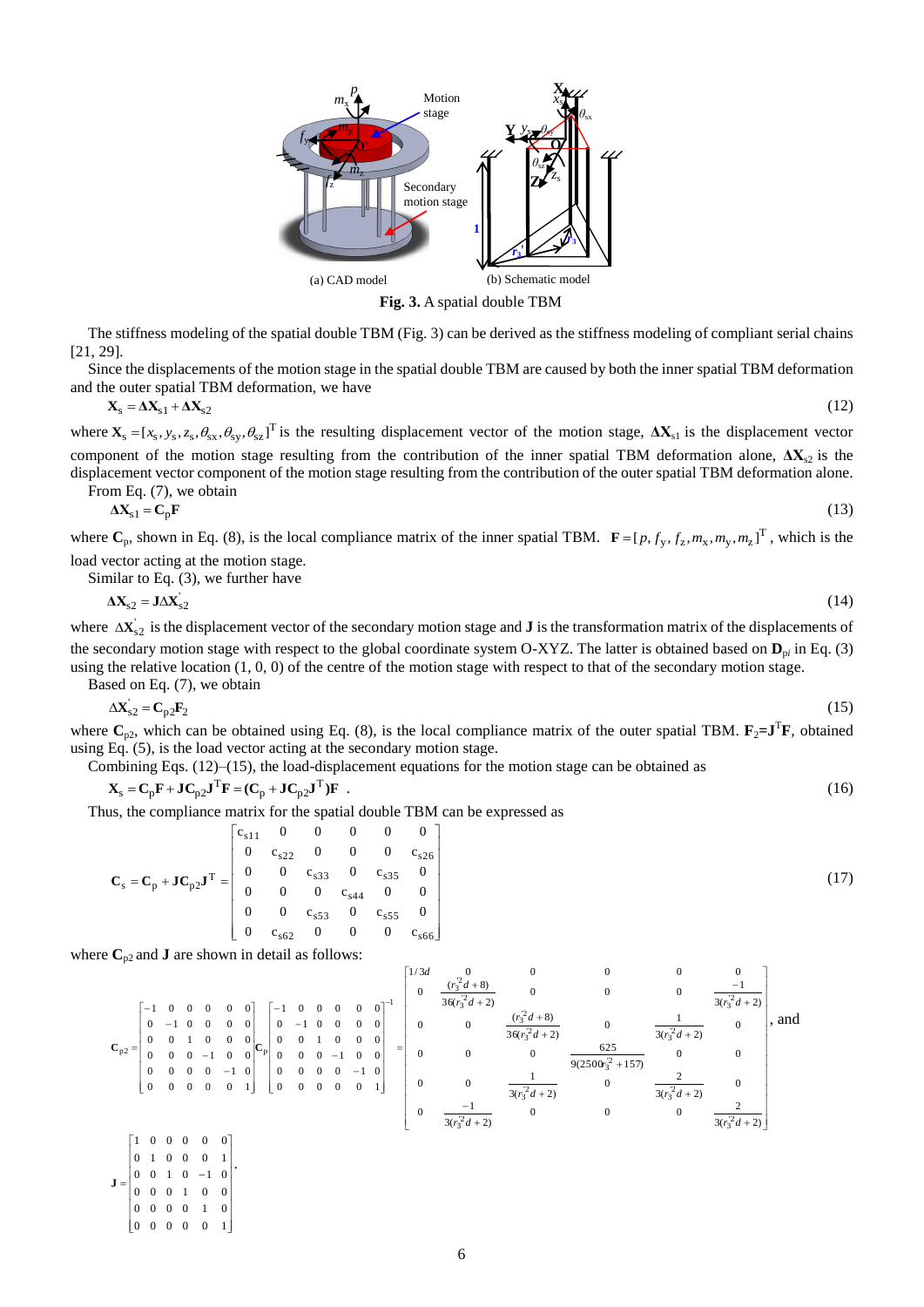The entries in **C**<sub>s</sub> are 
$$
c_{s11} = \frac{2}{3d}
$$
,  $c_{s22} = \frac{(r_3^2d + 8)}{36(r_3^2d + 2)} + \frac{(r_3^2d + 8)}{36(r_3^2d + 2)}$ ,  $c_{s26} = \frac{1}{3(r_3^2d + 2)} + \frac{1}{3(r_3^2d + 2)}$ ,  $c_{s33} = \frac{(r_3^2d + 8)}{36(r_3^2d + 2)} + \frac{(r_3^2d + 8)}{36(r_3^2d + 2)}$ ,  $c_{s35} = \frac{-1}{3(r_3^2d + 2)} - \frac{1}{3(r_3^2d + 2)}$ ,  $c_{s44} = \frac{625}{9(2500s_3^2 + 157)} + \frac{625}{9(2500s_3^2 + 157)}$ ,  $c_{s53} = \frac{-1}{3(r_3^2d + 2)} - \frac{1}{3(r_3^2d + 2)}$ ,  $c_{s55} = \frac{2}{3(r_3^2d + 2)} + \frac{2}{3(r_3^2d + 2)}$ ,  $c_{s56} = \frac{2}{3(r_3^2d + 2)}$ ,  $c_{s66} = \frac{2}{3(r_3^2d + 2)} + \frac{2}{3(r_3^2d + 2)}$ .

From the above entries of the compliance matrix in Eq. (17), it is shown that under relatively large  $d$  (e.g.  $d \ge 10000$ ), the spatial double TBM is still a 3-DOF CPM, but it has half primary stiffness of a spatial TBM. Under the conditions of large enough  $r_3$  and  $r_3$ ', the spatial double TBM can also be regarded as a 2-DOF compliant module without appreciable torsion. This also applied to the single spatial TBM under large enough pitch circle radius.

## **4. Spatial tilted multi-beam modules**

In this section, we will investigate the modeling of compliance matrices of a spatial tilted TBM and a spatial double tilted TBM and also analyze their DOF.

#### *4.1. Analysis of a spatial tilted TBM*

A spatial tilted TBM [31] is shown in Fig. 4. It is composed of a base, three tilted beams and a thin motion stage. The base and motion stage are connected by the tilted three beams. Here, the three beams are uniformly spaced around two circles of radius  $r_3$  and  $r_3'$  ( $r_3 < r_3$ ) on the motion stage and base, respectively, and three central axes of the three beams intersect at one point (named theoretical virtual rotation centre: C).

Based on the type synthesis of CPMs in [16, 28], the CPM in Fig. 4 is a 3-DOF rotational CPM, and all the three rotations are with respect to the theoretical virtual rotation centre C. The external applied loads, displacements of the motion stage and global fixed coordinate system are defined in the same way as in Section 3.1. Three local coordinate systems  $(O_1-X_1Y_1Z_1, O_1-X_2Y_2Z_2, O_1Z_1Z_1, O_1Z_2Z_2, O_1Z_1Z_1, O_1Z_1Z_1, O_1Z_2Z_2, O_1Z_1Z_1, O_1Z_1Z_1, O_1Z_1Z_1, O_1Z_1Z_1, O_$ and  $O_3$ - $X_3Y_3Z_3$ ) at the tips of the three beams (Figs. 4 (b) and (c)) are further established to facilitate the analysis.



**Fig. 4.** A spatial tilted TBM

#### *4.1.1. Modeling of the spatial tilted TBM*

Similar to the modeling in Section 3.1.1, the geometric compatibility relationships between the displacements of the motion stage centre and the displacements of the *i*-th tip, with respect to the  $O_i$ -X<sub>*i</sub>Y<sub>i</sub>Z<sub>i</sub>* (*i*=1, 2, 3), can be obtained as</sub>

| $x_i$                         |                                                                               |          |                | $x_{\rm s}$                                                                                                                                                     |                |                          |                  |                 |                   |                |                       |                             |                |                |                |                |                         |                |                   |  |           |        |  |
|-------------------------------|-------------------------------------------------------------------------------|----------|----------------|-----------------------------------------------------------------------------------------------------------------------------------------------------------------|----------------|--------------------------|------------------|-----------------|-------------------|----------------|-----------------------|-----------------------------|----------------|----------------|----------------|----------------|-------------------------|----------------|-------------------|--|-----------|--------|--|
| $y_i$                         |                                                                               |          |                | $y_{s}$                                                                                                                                                         |                |                          |                  |                 |                   |                |                       |                             |                |                |                |                |                         |                |                   |  |           |        |  |
| $z_i$                         |                                                                               |          |                | $z_{\rm s}$                                                                                                                                                     |                |                          |                  |                 |                   |                |                       |                             |                |                |                |                |                         |                |                   |  |           |        |  |
| $\theta_{i\text{x}}$          | $= \mathbf{R}_{\text{Y}i}(\beta)\mathbf{R}_{\text{X}}(-\alpha_i)\mathbf{D}_i$ |          |                | $\theta_{\rm sx}$                                                                                                                                               |                |                          |                  |                 |                   |                |                       |                             |                |                |                |                |                         |                |                   |  |           |        |  |
| $\theta_{i\mathrm{y}}$        |                                                                               |          |                | $\theta_{\rm sy}$                                                                                                                                               |                |                          |                  |                 |                   |                |                       |                             |                |                |                |                |                         |                |                   |  |           |        |  |
| $\lfloor \theta_{iz} \rfloor$ |                                                                               |          |                | $\theta_{\rm sz}$                                                                                                                                               |                |                          |                  |                 |                   |                |                       |                             |                |                |                |                |                         |                |                   |  |           | (18)   |  |
|                               |                                                                               | $\Omega$ |                | $\overline{0}$                                                                                                                                                  |                |                          |                  | $\Omega$        |                   |                |                       |                             |                |                |                |                |                         |                |                   |  |           |        |  |
|                               | $\cos \beta$                                                                  |          | $\sin \beta$   |                                                                                                                                                                 |                | $\theta$                 |                  |                 |                   | $\overline{0}$ | $\boldsymbol{0}$      | $\boldsymbol{0}$            |                |                |                | $\overline{0}$ | $\boldsymbol{z}_i$      |                | $x_{\rm s}$       |  |           |        |  |
|                               | $\Omega$                                                                      |          | $\mathbf{0}$   | $\overline{0}$                                                                                                                                                  | $\overline{0}$ | $\mathbf{0}$             | $\boldsymbol{0}$ | $cos \alpha_i$  | $\sin \alpha_i$ 0 |                | $\bf{0}$              | $\boldsymbol{0}$            | $\overline{0}$ |                |                |                | $\boldsymbol{0}$        | $x_i$          | $y_{s}$           |  |           |        |  |
|                               | $-\sin\beta$                                                                  | $\Omega$ | $\cos \beta$   | $\overline{0}$                                                                                                                                                  | $\overline{0}$ | $\boldsymbol{0}$         | $\mathbf{0}$     | $-\sin\alpha_i$ | $\cos \alpha_i$ 0 |                | $\mathbf{0}$          | $\boldsymbol{0}$            | $\mathbf{0}$   | $\overline{0}$ |                | $y_i$          | $-x_i$                  | $\overline{0}$ | $z_{\rm s}$       |  |           |        |  |
| $=$                           | $\Omega$                                                                      | $\Omega$ | $\mathbf{0}$   | $\cos \beta$                                                                                                                                                    | $\overline{0}$ | $\sin \beta \parallel 0$ |                  | $\bf{0}$        | $\bf{0}$          |                | $\bf{0}$              | $\overline{0}$              | $\mathbf{0}$   | $\cdot$ 0      | $\Omega$       |                | $\overline{0}$          | $\theta$       | $\theta_{\rm sx}$ |  |           |        |  |
|                               | $\overline{0}$                                                                | $\Omega$ | $\overline{0}$ | $\overline{0}$                                                                                                                                                  |                | $\overline{0}$           | O                | $\overline{0}$  | $\overline{0}$    | $\overline{0}$ | $\cos \alpha_i$       | $\sin \alpha_i$             | $\mathbf{0}$   | $\mathbf{0}$   | $\Omega$       | $\Omega$       | 1                       | $\theta$       | $\theta_{\rm sy}$ |  |           |        |  |
|                               | $\overline{0}$                                                                | $\Omega$ | $\overline{0}$ | $-\sin\beta$ 0                                                                                                                                                  |                | $\cos \beta \parallel 0$ |                  | $\overline{0}$  | $\overline{0}$    | $\overline{0}$ | $-\sin\alpha_i$       | $\cos \alpha_i \parallel 0$ |                | $\mathbf{0}$   | $\overline{0}$ | $\overline{0}$ | $\mathbf{0}$            |                | $\theta_{\rm sz}$ |  |           |        |  |
|                               | $\alpha$ $\alpha$                                                             |          |                | $\overline{10}$ $\overline{10}$ $\overline{10}$ $\overline{10}$ $\overline{10}$ $\overline{10}$ $\overline{11}$ $\overline{11}$ $\overline{11}$ $\overline{11}$ |                |                          |                  |                 |                   |                | $0.4 \pm 0.4 \pm 0.7$ | $\cdot$ . $\cdot$           |                |                |                |                | $\cdots$ $\alpha$ $\pi$ |                | $\cdots$          |  | $\cdot$ 1 | $\sim$ |  |

where  $x_i$ ,  $y_i$ ,  $z_i$ ,  $\theta_{ix}$ ,  $\theta_{iy}$  and  $\theta_{iz}$  (*i*=1, 2, 3) are the displacements of the *i*-th tip with respect to  $O_i$ - $X_iY_iZ_i$ .  $x_i'$ ,  $y_i'$  and  $z_i'$  are the relative location parameters of the *i*-th tip with respect to the centre, O', of the motions stage.  $a_1=2\pi/3$ ,  $a_2=0$ ,  $a_3=-2\pi/3$ .

Then, the load-displacement equations for the *i*-th tip with respect to  $O_i$ - $X_iY_iZ_i$  is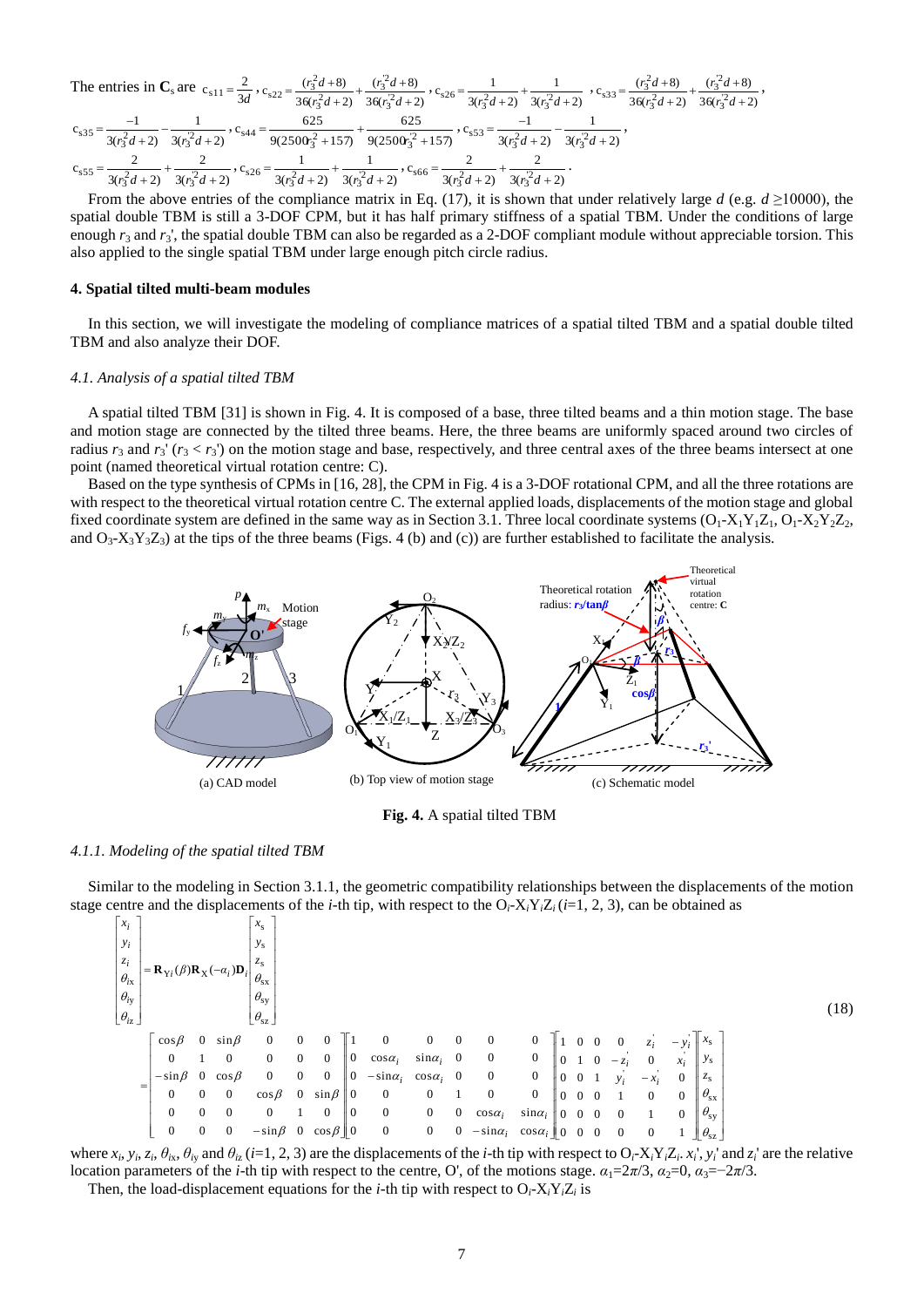$$
\begin{bmatrix} p_i \\ f_{iy} \\ f_{iz} \\ m_{iz} \\ m_{iy} \\ m_{iz} \end{bmatrix} = \mathbf{K}_i \begin{bmatrix} x_i \\ y_i \\ z_i \\ \theta_{ix} \\ \theta_{iy} \\ \theta_{iy} \\ \theta_{iz} \end{bmatrix} = \begin{bmatrix} d & 0 & 0 & 0 & 0 & 0 \\ 0 & a & 0 & 0 & 0 & c \\ 0 & 0 & a & 0 & -c & 0 \\ 0 & 0 & 0 & \delta & 0 & 0 & 0 \\ 0 & 0 & -c & 0 & b & 0 & 0 \\ 0 & c & 0 & 0 & 0 & b & 0 & 0 \\ 0 & c & 0 & 0 & 0 & 0 & b & 0 & 0 \\ 0 & c & 0 & 0 & 0 & 0 & 0 & 0 \end{bmatrix} \begin{bmatrix} x_i \\ y_i \\ z_i \\ \theta_{ix} \\ \theta_{iy} \\ \theta_{iy} \\ \theta_{iz} \end{bmatrix}
$$
\n(19)

where  $p_i$ ,  $f_{iy}$ ,  $f_{iz}$ ,  $m_{ix}$ ,  $m_{iy}$  and  $m_{iz}$  (*i*=1, 2, 3), denote the loads acting at the *i*-th tip with respect to  $O_i$ -X<sub>i</sub>Y<sub>i</sub>Z<sub>i</sub>. Further, the load-equilibrium conditions for the motion stage can be obtained as

 $\sum_{n=3}^{n=3}$ =  $\overline{\phantom{a}}$  $\overline{\phantom{a}}$  $\overline{\phantom{a}}$  $\overline{\phantom{a}}$  $\overline{\phantom{a}}$  $\overline{\phantom{a}}$  $\overline{\phantom{a}}$  $\overline{\phantom{a}}$  $\perp$  $\overline{\phantom{a}}$ L L L L L L L L L L  $=$   $\sum_{i}$   ${\bf D}_{i}^{1}$   ${\bf R}_{X}^{1}$  (-I I I I I I I I  $\rfloor$ I L L L ļ. L L L ļ. L L 3 1 z y x z y  $_{i}^{\mathrm{T}}\mathbf{R}_{\mathrm{X}}^{\mathrm{T}}(-\alpha_{i})\mathbf{R}_{\mathrm{Y}}^{\mathrm{T}}$ z y x z y  $(-\alpha_i) \mathbf{R}_{Y_i}^1(\beta)$ *n i i i i i i i*  $i$  **i**  $X$   $\left(\frac{-a_i}{a_i}\right)$  is  $Y_i$ *m m m f f p*  $\alpha_i$ )**R**<sup>1</sup><sub>Y</sub><sub>i</sub>( $\beta$ *m m m f f p*  $\mathbf{D}_i^T \mathbf{R}_X^T(-a_i) \mathbf{R}_{Y_i}^T(\beta)^{J/L}$  (20)

where  $\mathbf{D}_i$ ,  $\mathbf{R}_X(-\alpha_i)$  and  $\mathbf{R}_{Y_i}(\beta)$  (*i*=1, 2, 3) are those matrices shown in Eq. (18).

Combining Eqs. (18)–(20), we obtain the load-displacement equations for the motion stage as:

$$
\mathbf{X}_{\rm s} = \mathbf{K}_{\rm pl}^{-1} \mathbf{F} = \mathbf{C}_{\rm pl} \mathbf{F} \tag{21}
$$

where 
$$
\mathbf{X}_s = [x_s, y_s, z_s, \theta_{sx}, \theta_{sy}, \theta_{sz}]^T
$$
 and  $\mathbf{F} = [p, f_y, f_z, m_x, m_y, m_z]^T \cdot \mathbf{K}_{p1} = \sum_{i=1}^3 \mathbf{D}_i^T \mathbf{R}_X^T(-\alpha_i) \mathbf{R}_{Y_i}^T(\beta) \mathbf{K}_i \mathbf{R}_{Y_i}(\beta) \mathbf{R}_X(-\alpha_i) \mathbf{D}_i$ , which is the

stiffness matrix of the spatial tilted TBM.  $C_{p1} = K_{p1}^{-1}$ , which is its compliance matrix accordingly.

## *4.1.2. DOF analysis of the spatial tilted TBM*

Consider the spatial tilted TBM shown in Fig. 4, let  $\beta = \pi/4$ , L=50 (mm),  $r_3 = 0.6$  and  $d = 10000$  ( $x_1 = 0$ ,  $y_1 = r_3 \sin(\pi/3)$ ,  $z_1 = r_3 \cos(\pi/3)$  for tip 1,  $x_2 = 0$ ,  $y_2 = 0$ ,  $z_2 = -r_3$  for tip 2,  $x_3 = 0$ ,  $y_3 = -r_3 \sin(\pi/3)$ ,  $z_3 = r_3 \cos(\pi/3)$  for tip 3). The material for this module is the same aluminium alloy as detailed in Section 3.1.1. From Eqs. (18)–(21), we obtain the compliance matrix

$$
C_{p1} = 1 \times 10^{-3} \begin{bmatrix} 0.0666 & 0 & 0 & 0 & 0 & 0 & 0 \\ 0 & [6.983] & 0 & 0 & 0 & [-11.504] \\ 0 & 0 & [6.983] & 0 & [11.504] & 0 \\ 0 & 0 & 0 & [28.277] & 0 & 0 \\ 0 & 0 & [11.504] & 0 & [19.320] & 0 \\ 0 & [-11.504] & 0 & 0 & 0 & [19.320] \end{bmatrix}.
$$

$$
\mathbf{C}_{p1} = 1 \times 10^{-3} \begin{bmatrix} 0 & 0 & 0 & 0 & 0 & 0 \\ 0 & 6.983 & 0 & 0 & 0 & -11.504 \\ 0 & 0 & 6.983 & 0 & 11.504 & 0 \\ 0 & 0 & 0 & 28.277 & 0 & 0 \\ 0 & 0 & 11.504 & 0 & 19.320 & 0 \\ 0 & -11.504 & 0 & 0 & 0 & 19.320 \end{bmatrix}.
$$
 (23)

From Eq. (23), it is observed that

## *y*<sub>s</sub>≈−(6.893/11.504) $\theta_{sz}$ ≈−(11.504/19.320) $\theta_{sz}$ ≈−[0.6/tan(β)] $\theta_{sz}$ ,

$$
z_s \approx (6.893/11.504) \theta_{sy} \approx (11.504/19.320) \theta_{sy} \approx [0.6/\tan(\beta)] \theta_{sy}.
$$

i.e. two transverse displacements are not independent of the rotations. Analogous to the DOF analysis in Section 3.1.2, it is clear that the spatial tilted TBM has three DOF, which can be represented by the three rotational angles as discussed below. Here, the negligible difference such as |6.983/11.504−0.6|=0.007 or |11.504/19.320−0.6|=0.0046 is the well-known centre-drift [32]. Equations (22) or (23) also shows that  $y_s = \theta_{s} \approx 0$  if  $m_z = 0.6f_y$ , and  $z_s = \theta_{s} \approx 0$  if  $m_y = -0.6f_z$ . This reveals that two transverse forces, exerted on the motion stage at the position of the theoretical virtual rotation centre, can not cause any motion.

The compliance matrix  $\mathbf{C}_{p1}$  can be regarded to be composed of six screws [13] in order to reveal the motion characteristics more effectively. Equation (22) can be rewritten as

$$
\mathbf{C}_{p1} = [\mathbf{s}_1, \mathbf{s}_2, \mathbf{s}_3, \mathbf{s}_4, \mathbf{s}_5, \mathbf{s}_6] \approx \begin{bmatrix} \mathbf{0} & \mathbf{v}_2 & \mathbf{v}_3 & \mathbf{v}_4 & \mathbf{v}_5 & \mathbf{v}_6 \\ \mathbf{0} & \mathbf{w}_2 & \mathbf{w}_3 & \mathbf{w}_4 & \mathbf{w}_5 & \mathbf{w}_6 \end{bmatrix}
$$
(24)

where

**0** denotes a 3 by 1 zero vector,

 $s_i$  (*i*=2, 3, …, 6) denotes the screws,

**w**<sub>2</sub> denotes the rotation vector along the −Z-axis,

**w**<sup>3</sup> denotes the rotation vector along the Y-axis,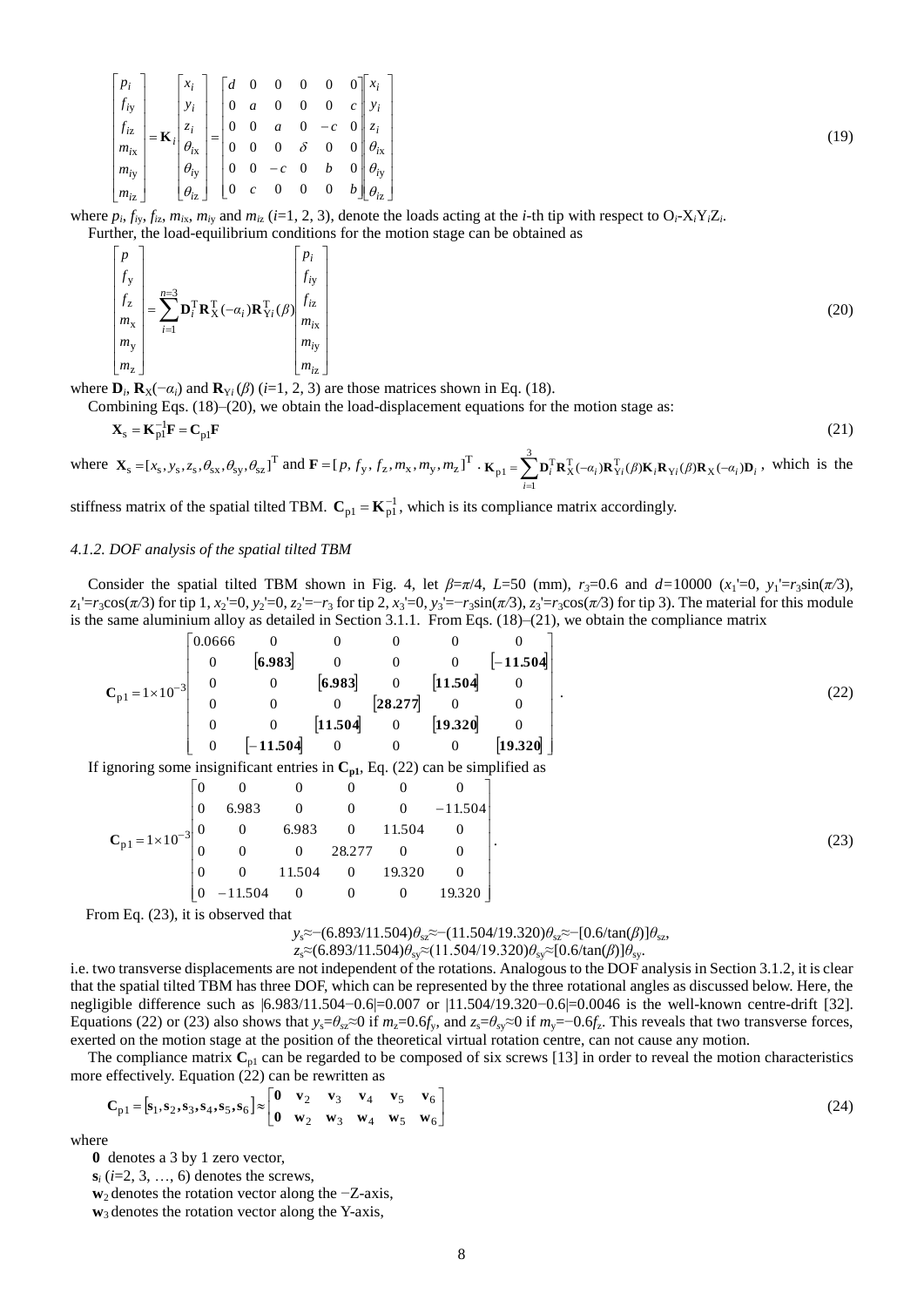$w_4$  denotes the rotation vector along the X-axis,

**w**<sub>5</sub> denotes the rotation vector along the Y-axis,

 $w_6$  denotes the rotation vector along the Z-axis,

 $v_i$  ( $i=1, 2, \ldots, 6$ ) denotes the translational displacement vector,

**,**  $\mathbf{v}_3 = \mathbf{r}_3 \times \mathbf{w}_3 + p_3 \mathbf{w}_3$  $$  $\mathbf{v}_5 = \mathbf{r}_5 \times \mathbf{w}_5 + p_5 \mathbf{w}_5$ ,

 $$ 

 $p_i$  (*i*=1, 2,..., 6) denotes the pitch of the *i*-th screw,

 $\mathbf{r}_i$  ( $i=1, 2, \ldots, 6$ ) denotes the position vector of any point on the corresponding screw axis with respect to the fixed coordinate system.

All the pitches can be obtained as

$$
p_2 = \frac{\mathbf{v}_2 \cdot \mathbf{w}_2}{\mathbf{w}_2 \cdot \mathbf{w}_2} = 0; p_3 = \frac{\mathbf{v}_3 \cdot \mathbf{w}_3}{\mathbf{w}_3 \cdot \mathbf{w}_3} = 0; p_4 = \frac{\mathbf{v}_4 \cdot \mathbf{w}_4}{\mathbf{w}_4 \cdot \mathbf{w}_4} = 0; p_5 = \frac{\mathbf{v}_5 \cdot \mathbf{w}_5}{\mathbf{w}_5 \cdot \mathbf{w}_5} = 0; p_6 = \frac{\mathbf{v}_6 \cdot \mathbf{w}_6}{\mathbf{w}_6 \cdot \mathbf{w}_6} = 0.
$$
 (25)

Each rotation radius (the magnitude of the minimal position vector) of the centre of the motion stage with respect to the relevant real screw axis (Fig. 5) can be further obtained as

$$
\underline{r}_2 = \frac{|\mathbf{v}_2|}{|\mathbf{w}_2|} = 0.607 \approx 0.6; \underline{r}_3 = \frac{|\mathbf{v}_3|}{|\mathbf{w}_3|} = 0.607 \approx 0.6; \underline{r}_4 = \frac{|\mathbf{v}_4|}{|\mathbf{w}_4|} = 0; \underline{r}_5 = \frac{|\mathbf{v}_5|}{|\mathbf{w}_5|} = 0.5954 \approx 0.6; \underline{r}_6 = \frac{|\mathbf{v}_6|}{|\mathbf{w}_6|} = 0.5954 \approx 0.6 \tag{26}
$$



**Fig. 5.** Illustration for real screw axes and theoretical screw axes

Figure 5 shows that the real screw axis  $w_3(w_5)$  is very close to the corresponding theoretical screw axis which goes through the point C and is parallel to the Y-axis. The distance between the two axes is 0.007(or 0.0046), negligible compared with the theoretical rotation radius of 0.6. Therefore, the real screw axis  $w_3(w_5)$  can be thought of as overlapping with the theoretical axis parallel to the Y-axis. Similarly, the real screw axis  $w_2(w_6)$  can be thought of as overlapping with the theoretical axis parallel to the Z-axis. These approximations reveal that the spatial tilted TBM is a 3-DOF rotational CPM.

The above analysis shows that only the independent *pure rotations* about the virtual rotation centre are the DOF.

If there is no normalization applied in the above stiffness modeling  $(Eqs. (18)–(21))$ , the compliance matrix of the spatial tilted TBM can be re-expressed as follows:

$$
\mathbf{C}_{p1\text{-non}} = 1 \times 10^{-3} \begin{bmatrix} 0.1536 & 0 & 0 & 0 & 0 & 0 \\ 0 & 16.107 & 0 & 0 & 0 & -0.531 \\ 0 & 0 & 16.107 & 0 & 0.531 & 0 \\ 0 & 0 & 0 & 0.0261 & 0 & 0 \\ 0 & 0 & 0.531 & 0 & 0.0178 & 0 \\ 0 & -0.531 & 0 & 0 & 0 & 0.0178 \end{bmatrix}.
$$
 (27)

This non-normalized compliance matrix (Eq. (27)) has no such characteristics as shown in Eq. (22), and may mislead to that  $x_s$  is the DOF, and  $\theta_{sx}$  is the DOC for some readers by direct observation since the compliance entry associated with the translational displacement along the X-axis  $(x_s)$  is larger than that associated with the rotation about the X-axis  $(\theta_{sx})$ .

An inverted spatial tilted TBM is shown in Fig. 6. The coordinate system, loads and displacements are all defined in the same way as in Fig. 4. Similarly, the compliance matrix for the inverted spatial tilted TBM is derived as

$$
\mathbf{C}_{p2} = \left[\sum_{i=1}^{3} \mathbf{D}_{i}^{\mathrm{T}} \mathbf{R}_{X}^{\mathrm{T}}(-\alpha_{i}) \mathbf{R}_{Yi}^{\mathrm{T}}(-\beta) \mathbf{K}_{i} \mathbf{R}_{Yi}(-\beta) \mathbf{R}_{X}(-\alpha_{i}) \mathbf{D}_{i}\right]^{-1}.
$$
\n(28)

Let L=50 (mm), d=10000,  $\beta = \pi/4$ , r<sub>3</sub>=0.6 and r<sub>3</sub>'=r<sub>3</sub>+sin $\beta$ =1.307 (x<sub>1</sub>'=0, y<sub>1</sub>'=r<sub>3</sub>'sin( $\pi/3$ ), z<sub>1</sub>'=r<sub>3</sub>'cos( $\pi/3$ ) for the tip 1, x<sub>2</sub>'=0,  $y_2$ '=0,  $z_2$ '=−*r*<sub>3</sub> 'for the tip 2,  $x_3$ '=0,  $y_3$ '=− $r_3$ 'sin( $\pi/3$ ),  $z_3$ '= $r_3$ 'cos( $\pi/3$ ) for the tip 3), we have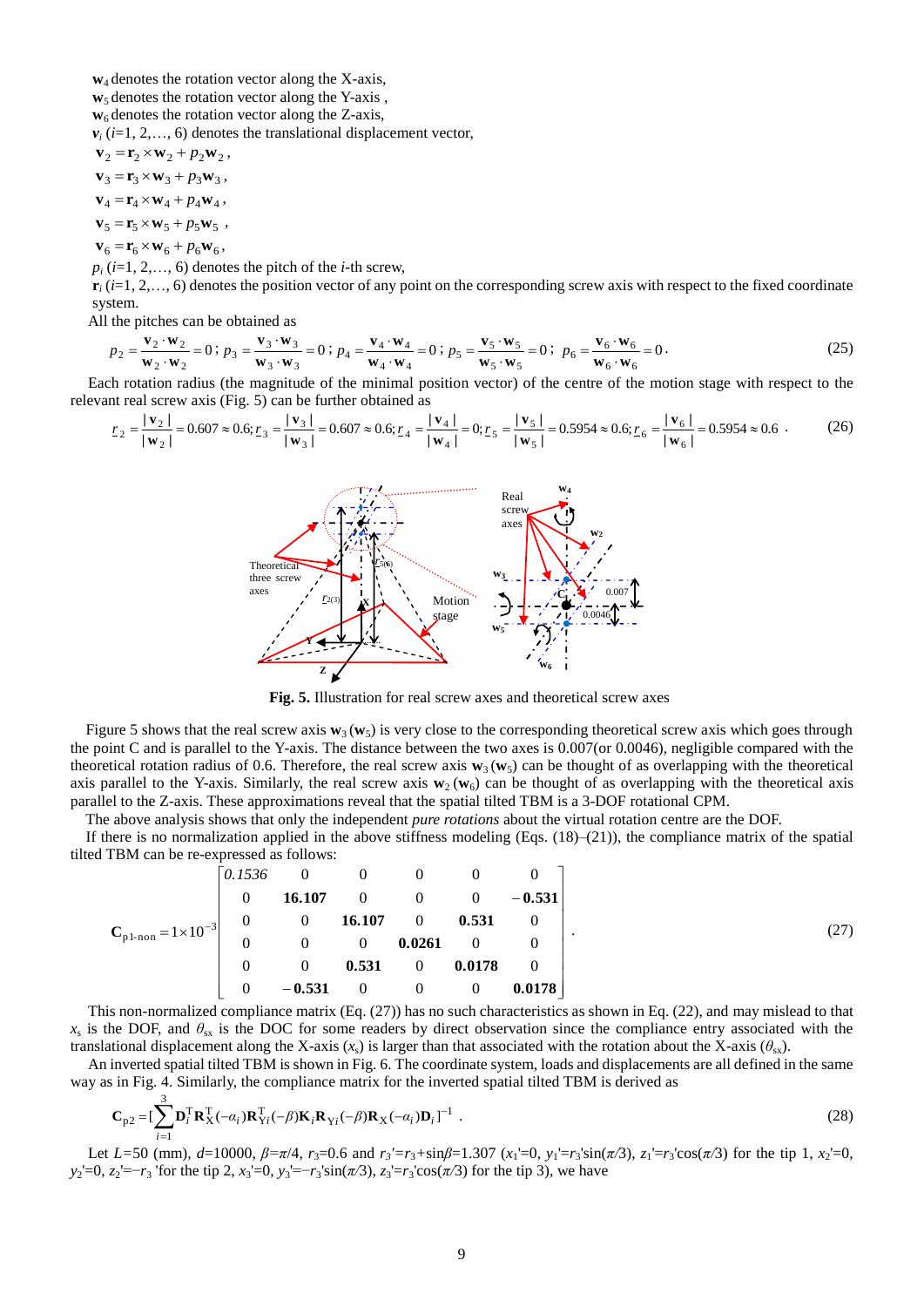$$
\mathbf{C}_{p2} = 1 \times 10^{-3} \begin{bmatrix} 0.0666 & 0 & 0 & 0 & 0 & 0 \\ 0 & 32.912 & 0 & 0 & 0 & 25.166 \\ 0 & 0 & 32.912 & 0 & -25.166 & 0 \\ 0 & 0 & 0 & 28.277 & 0 & 0 \\ 0 & 0 & -25.166 & 0 & 19.320 & 0 \\ 0 & 25.166 & 0 & 0 & 0 & 19.320 \end{bmatrix}.
$$
 (29)

From Eq. (29), it is observed that

*y*s≈[0.6/tan(*β*)+cos(*β*)] *θ*sz =1.307*θ*sz, *z*s≈−[0.6/tan(*β*)+cos(*β*)] *θ*sy=−1.307*θ*sy.

 This reveals that the motion stage of this inverted spatial tilted TBM can produce large translation than the original one under same rotation since the theoretical rotational radius, 1.307, of the inverted module is larger than that, 0.6, of the original module.



**Fig. 6.** An inverted spatial tilted TBM

*4.2. Analysis of a spatial double tilted TBM*

Analogous to the generation of the spatial double TBM (Fig. 3), we can combine two spatial tilted TBMs as two basic building blocks in series to obtain a spatial double tilted TBM shown in Fig. 7. This mechanism has approximately double motion stage and half stiffness of a single spatial tilted TBM as detailed below.



**Fig. 7.** A spatial double tilted TBM

Based on Eqs. (17), (21) and (28), we obtain the compliance matrix for the spatial double tilted TBM:  $C_s = C_{p1} + JC_{p2}J^T$ . (30)

where  $\mathbf{C}_{p1}$  and  $\mathbf{C}_{p2}$  are the compliance matrices shown in Eqs. (21) and (28), respectively, and  $\overline{\phantom{a}}$  $\overline{\phantom{a}}$  $\overline{\phantom{a}}$  $\overline{\phantom{a}}$  $\overline{\phantom{a}}$  $\overline{\phantom{a}}$  $\overline{\phantom{a}}$  $\overline{\phantom{a}}$  $\frac{1}{2}$  $\overline{\phantom{a}}$  $\mathsf{I}$  $\mathbf{r}$  $\begin{array}{|ccc|} 0 & 0 & 0 & 0 \end{array}$  $\mathbb{I}$  $\mathbb{I}$  $\mathbb{I}$  $\mathbb{I}$  $\mathbf{r}$  $\begin{bmatrix} 0 & 0 & 0 & 0 & 0 & 0 & 1 \end{bmatrix}$  $1 \t0 \t0 \t0$  0 0 0  $\ddot{}$  $-2r_3/\tan\beta$  –  $=$ 0 0 0 0 1 0 0 0 0 1 0 0 0 0 1 0  $2r_3 / \tan \beta + \cos \beta$  0 0 1 0 0 0  $-2r_3/\tan\beta - \cos\theta$ 3 3  $\beta$  + cos  $\beta$  $\beta$  – cos  $\beta$ *r r*  $\mathbf{J} = \begin{vmatrix} 0 & 0 & 1 & 0 & 2t_3 / \tan \rho + \cos \rho & 0 \\ 0 & 0 & 0 & 1 & 0 \end{vmatrix}.$ 

Substituting all the geometric parameters into Eq. (30), we obtain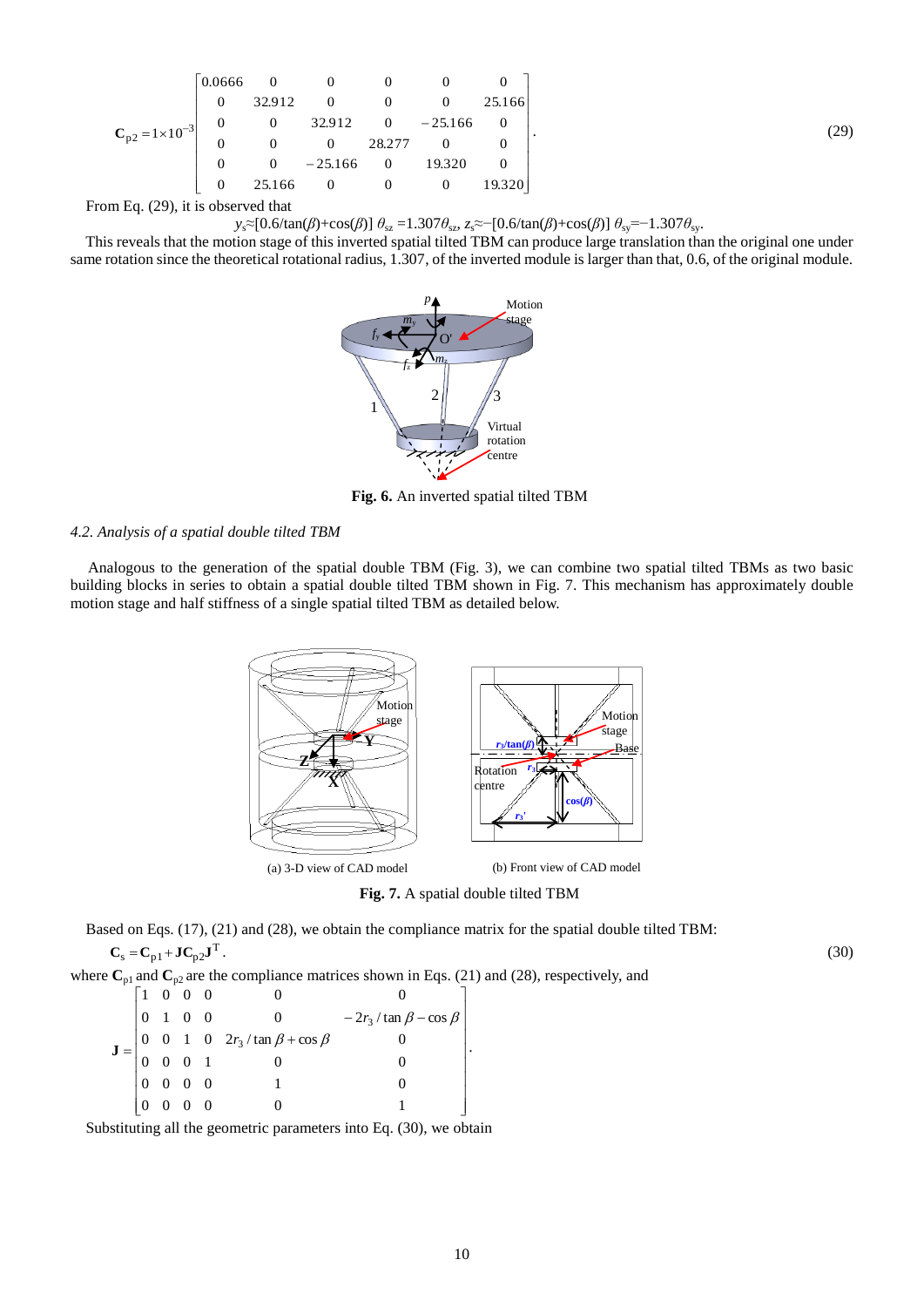|                          | 0.1332         | $\overline{0}$      | $\overline{0}$          | $\overline{0}$ | $\overline{0}$          |            |
|--------------------------|----------------|---------------------|-------------------------|----------------|-------------------------|------------|
|                          | $\overline{0}$ | 14.1744             | $\overline{\mathbf{0}}$ | $\overline{0}$ | $\overline{\mathbf{0}}$ | $-23.1833$ |
| $C_s = 1 \times 10^{-3}$ | $\overline{0}$ | $\mathbf{0}$        |                         |                | 14.1744 0 23.1833       |            |
|                          | $\overline{0}$ | $\theta$            | $\overline{0}$          | 56.5540        | $\overline{0}$          |            |
|                          | $\overline{0}$ | $0 \t 23.1833 \t 0$ |                         |                | 38.6400                 |            |
|                          | $\overline{0}$ | $-23.1833$          | $0\qquad 0$             |                | $\overline{\mathbf{0}}$ | 38.6400    |

Compared with Eq. (22), Eq. (31) shows that the spatial double tilted TBM is also a 3-DOF purely rotational CPM, but has approximately half rotational stiffness of a spatial tilted TBM (for example, element  $(6, 2)$  of  $\mathbb{C}_{p1}$  (Eq. (22)), is approximately half that of  $C_s$  (Eq. (31))).

The normalization-based strategy can also be used to deal with the DOF identification of other spatial multi-beam modules such as the spatial double tilted four-beam module shown in Fig. 8, and spatial compliant modules composed of sheets such as those discussed in Appendices A and B as well as the error analysis of spatial multi-beam modules with beams of compatible length (Appendix C).



**Fig. 8.** A spatial double tilted four-beam module

## **5. Conclusions**

This paper has analyzed the mobility of several spatial CPMs, especially spatial multi-beam modules, using a normalization-based approach. The DOF/DOC can be identified more easily from the compliance matrices using the proposed approach than the approach without normalization.

It is noted that the rotational angles and translational displacements (or the forces and moments) have been compared reasonably through the use of a normalization-based approach to deal with the issue of dimension inconsistency, and the normalized load vector with load components under the same load magnitude has also been adopted to ensure the loading magnitude consistency.

The proposed approach may provide an easy way to identify the DOF/DOC of a class of spatial CPMs directly from the normalized compliance matrices without complicated derivation/transformation. This determination of DOF of other classes of compliant mechanisms is still an open issue that deserves further investigation.

#### **Acknowledgement**

The authors would like to acknowledge the anonymous reviewers for their invaluable comments on improving the original version of this paper.

## **Appendices**

In the appendices, we will discuss the normalization method for spatial compliant modules composed of identical and uniform sheets (usually long-side length/ short-side length of a rectangular cross-section>10), and also illustrate how to apply the normalization-based approach to the error analysis of spatial multi-beam modules with beams of compatible length. Here, the global coordinate system, loads and displacements are defined in the similar way as previously mentioned.

## *A. Parallelogram module with two sheets*

For the normalization of spatial compliant modules composed of identical and uniform sheets (i.e. spatial compliant multi-sheet modules), all translational displacements and length parameters are divided by the sheet length *L*, forces by *E'I*/*L* 2 , and moments by  $E'I/L$ . Here,  $E'[E/(1-v^2)]$  and *I* denote, respectively, the plate modulus and the second moment of the area of a rectangular cross-section of the sheet about the central axis parallel to its long side.

We first analyze the common-used parallelogram module (Fig. A.1). From the books on mechanics of materials (see [33] for example), the torsional stiffness for a typical sheet is  $G(uL)(tL)^3/(3L)$ . Similar to the formulation of Eq. (2), the stiffness matrix for each sheet under the coordinate system O-XYZ can be derived as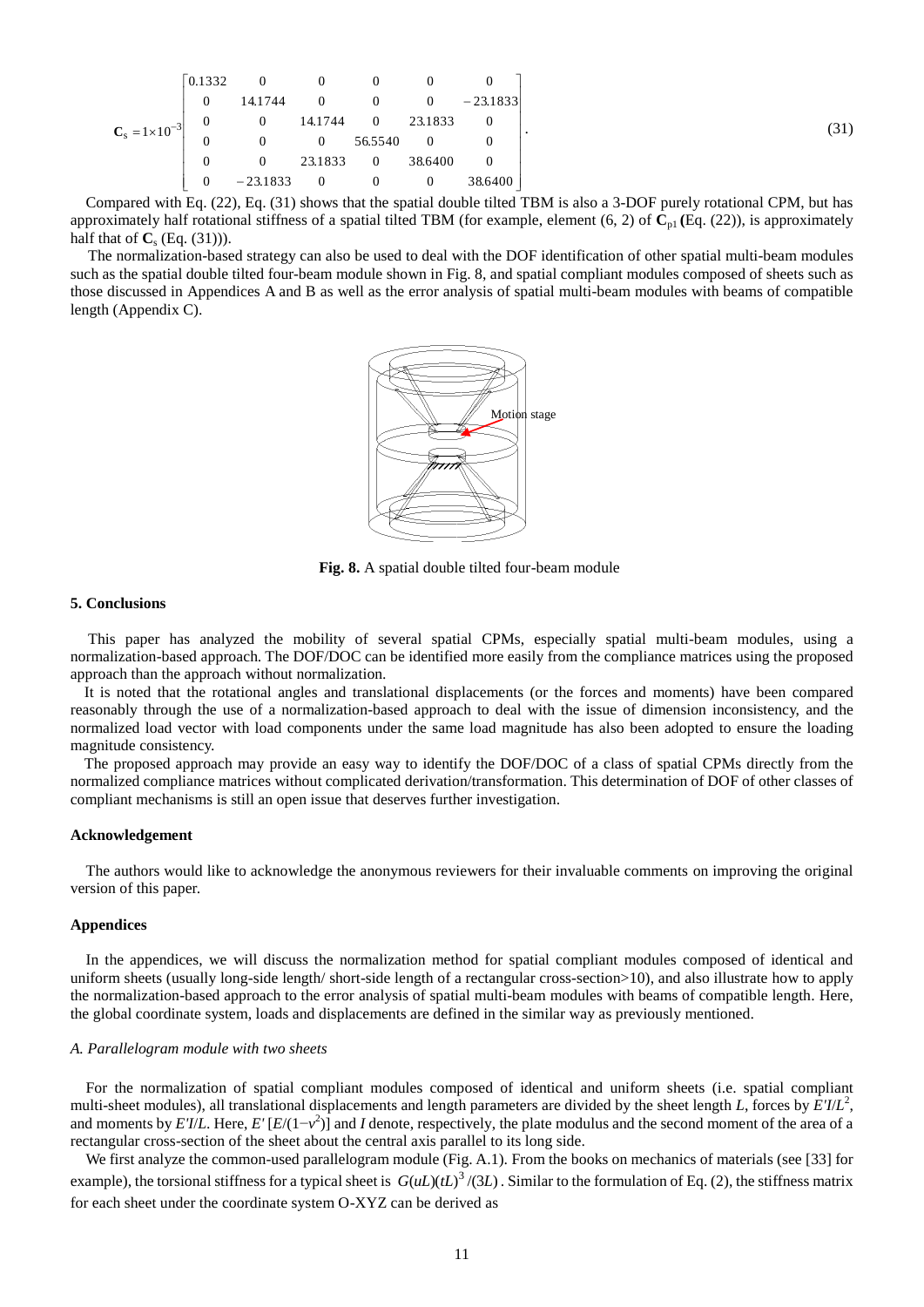$$
\mathbf{K}_{1(2)} = \begin{bmatrix} 12(1 - v^2)/t^2 & 0 & 0 & 0 & 0 & 0 \ 0 & 12 & 0 & 0 & 0 & -6 \ 0 & 0 & 12(u/t)^2(1 - v^2) & 0 & 6(u/t)^2(1 - v^2) & 0 \ 0 & 0 & 0 & 2(1 - v) & 0 & 0 \ 0 & 0 & 6(u/t)^2(1 - v^2) & 0 & 4(u/t)^2(1 - v^2) & 0 \ 0 & -6 & 0 & 0 & 0 & 4 \end{bmatrix}
$$
(A.1)

where *u* and *t* are the normalized geometrical parameters of a sheet as shown in Fig. A.1(b). It is noted that there is plane stress in the XZ plane, and there is plane strain in the XY plane.



**Fig. A.1.** Parallelogram module with two sheets

Then, the transformation matrices of the displacements of the motion stage are represented as

$$
\mathbf{D}_{p1} = \begin{bmatrix} 1 & 0 & 0 & 0 & 0 & -w/2 \\ 0 & 1 & 0 & 0 & 0 & 0 \\ 0 & 0 & 1 & w/2 & 0 & 0 \\ 0 & 0 & 0 & 1 & 0 & 0 \\ 0 & 0 & 0 & 0 & 1 & 0 \\ 0 & 0 & 0 & 0 & 0 & 1 \end{bmatrix} \text{ and } \mathbf{D}_{p2} = \begin{bmatrix} 1 & 0 & 0 & 0 & 0 & w/2 \\ 0 & 1 & 0 & 0 & 0 & 0 \\ 0 & 0 & 1 & -w/2 & 0 & 0 \\ 0 & 0 & 0 & 1 & 0 & 0 \\ 0 & 0 & 0 & 0 & 1 & 0 \\ 0 & 0 & 0 & 0 & 0 & 1 \end{bmatrix}
$$
(A.2)

where *w* is the normalized spacing parameter as shown in Fig. A.1(a).

Therefore, the compliance matrix for the motion stage centre is obtained using Eqs. (A.1) and (A.2) as follows.

$$
\mathbf{C}_{\mathbf{p}} = (\mathbf{D}_{\mathbf{p1}}^{\mathrm{T}} \mathbf{K}_1 \mathbf{D}_{\mathbf{p1}} + \mathbf{D}_{\mathbf{p2}}^{\mathrm{T}} \mathbf{K}_2 \mathbf{D}_{\mathbf{p2}})^{-1} \tag{A.3}
$$

As an example, let *L*=50 (mm), *W*=50 (mm), *T*=1 (mm), *U*=20 (mm) and *v*=0.3. The substitution of all the normalized values into Eq. (A.3) yields

|                          | 0.0183         |                  | $\overline{0}$           | $\overline{\phantom{0}}$ | $\overline{0}$   | $\overline{0}$ |
|--------------------------|----------------|------------------|--------------------------|--------------------------|------------------|----------------|
|                          | $\overline{0}$ | [41.6850]        | $\overline{\phantom{0}}$ | $\overline{\phantom{0}}$ | $\boldsymbol{0}$ | 0.0366         |
| $C_p = 1 \times 10^{-3}$ | $\overline{0}$ | $\boldsymbol{0}$ | 0.4579                   |                          | $0 -0.6868$      | $\overline{0}$ |
|                          |                | $\overline{0}$   | $\overline{\phantom{0}}$ | 0.4573                   |                  |                |
|                          |                | $\overline{0}$   | $-0.6868$                | $\overline{\phantom{0}}$ | 1.3736           | $\overline{0}$ |
|                          |                | 0.03636          | $\overline{0}$           | $\overline{0}$           | $\boldsymbol{0}$ | 0.0732         |

Equation (A.4) shows that the translation along the Y-axis is the only DOF since the highlighted compliance element, (2, 2), associated with the transverse displacement along the Y-axis is much larger than the other elements, which complies with the qualitative analysis.

## *B. Four-Sheet Rotational Module*

A four-sheet module is shown in Fig. B.1. This module, proposed in [17] as a rotational joint, is composed of four non-tilted sheets in parallel. Here, the neutral surface of each sheet, associated with the bending about the central axis parallel to the long side of its cross-section, passes the central axis of this module.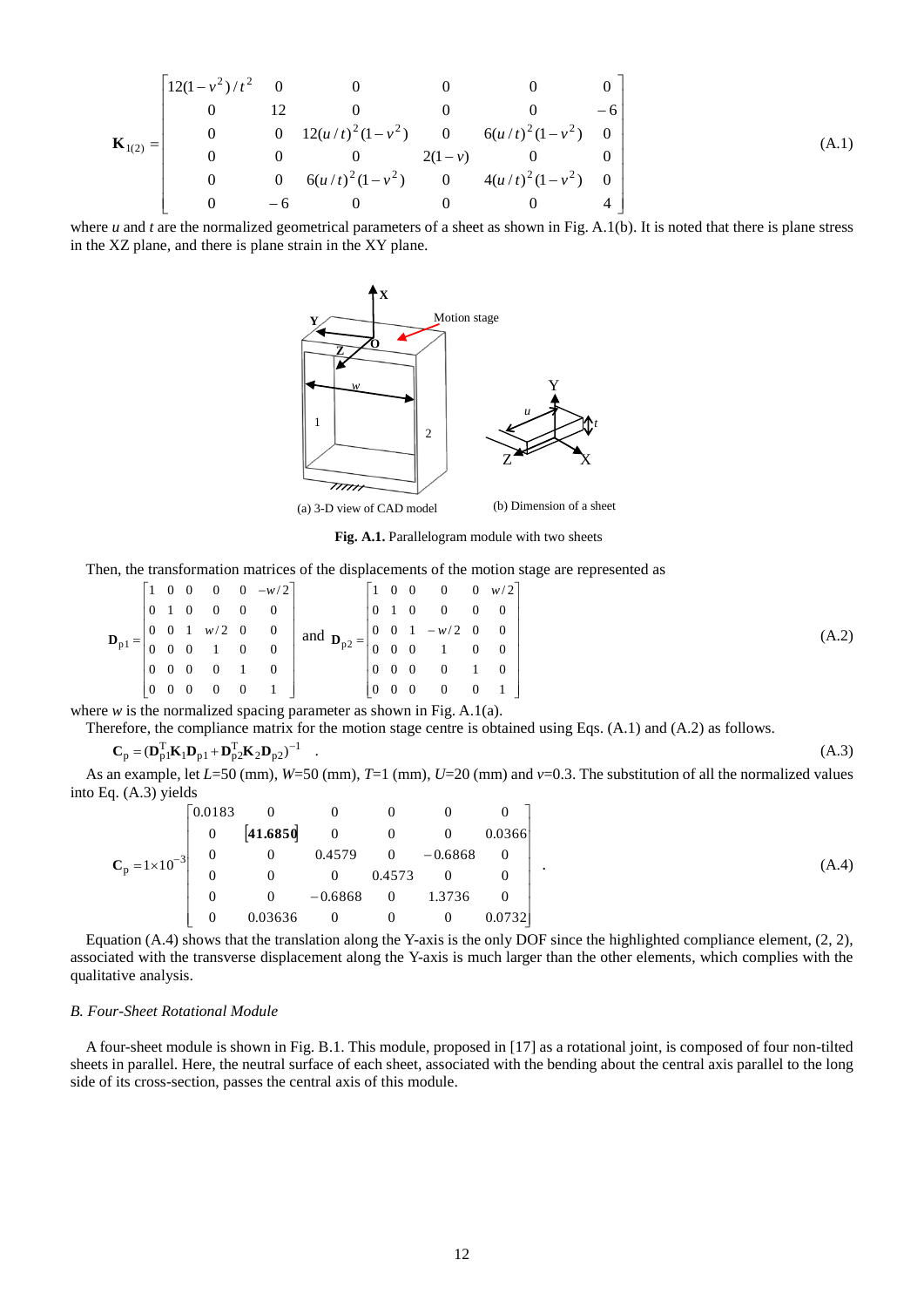

**Fig. B.1.** Four-sheet rotational module

Analogous to the derivation of Eq. (2), the stiffness matrices for the sheets under the coordinate system O-XYZ can be derived as

$$
\mathbf{K}_{1(3)} = \begin{bmatrix}\n12(1-v^2)/t^2 & 0 & 0 & 0 & 0 & 0 \\
0 & 12(u/t)^2(1-v^2) & 0 & 0 & 0 & -6(u/t)^2(1-v^2) \\
0 & 0 & 12 & 0 & 6 & 0 \\
0 & 0 & 0 & 2(1-v) & 0 & 0 \\
0 & 0 & 6 & 0 & 4 & 0 \\
0 & -6(u/t)^2(1-v^2) & 0 & 0 & 0 & 4(u/t)^2(1-v^2)\n\end{bmatrix},
$$
\n
$$
\mathbf{K}_{2(4)} = \begin{bmatrix}\n12(1-v^2)/t^2 & 0 & 0 & 0 & 0 & 0 & 0 \\
0 & 12 & 0 & 0 & 0 & 0 & 0 & 0 \\
0 & 0 & 12(u/t)^2(1-v^2) & 0 & 6(u/t)^2(1-v^2) & 0 \\
0 & 0 & 0 & 2(1-v) & 0 & 0 \\
0 & 0 & 6(u/t)^2(1-v^2) & 0 & 4(u/t)^2(1-v^2) & 0 \\
0 & -6 & 0 & 0 & 0 & 4\n\end{bmatrix}
$$
\n(B.1)

where *u* and *t* are the normalized parameters of a sheet as shown in Fig. B.1(b).

The transformation matrices of the displacements of the motion stage are represented as

|                     |                                       |                                           |  | $0 -w/2$ |                     |                                       |  | $\overline{0}$ | $-w/2$ 0 |                |                              |                                           |                                        | $\overline{0}$ | $0 \le w/2$    |                                                                   |                                       |  | $\overline{0}$ | $w/2$ 0 |                 |       |
|---------------------|---------------------------------------|-------------------------------------------|--|----------|---------------------|---------------------------------------|--|----------------|----------|----------------|------------------------------|-------------------------------------------|----------------------------------------|----------------|----------------|-------------------------------------------------------------------|---------------------------------------|--|----------------|---------|-----------------|-------|
|                     | $\overline{0}$                        |                                           |  |          |                     |                                       |  | w/2            |          | 0 <sup>1</sup> |                              |                                           |                                        |                |                |                                                                   |                                       |  | $-w/2$         |         |                 |       |
| $\mathbf{D}_{p1} =$ |                                       | $\begin{pmatrix} 0 & 0 \end{pmatrix}$     |  |          |                     | . 0                                   |  |                |          |                | $0 \mid \prime$              |                                           |                                        | $- w$          |                | $\left\  \right\ _{\mathbf{D}_{\mathrm{p}4}} = \right\ _{\Omega}$ |                                       |  |                |         | $\vert 0 \vert$ | (B.2) |
|                     |                                       |                                           |  |          | $\mathbf{D}_{p2} =$ |                                       |  |                | $\Omega$ | $\overline{0}$ | $\mathbf{D}_{\mathbf{p}3} =$ |                                           | $\begin{array}{ccc} 0 & 0 \end{array}$ |                | $\overline{0}$ |                                                                   | $\mathbf{0}$                          |  |                |         | $\mathbf{0}$    |       |
|                     | $\begin{pmatrix} 0 & 0 \end{pmatrix}$ |                                           |  |          |                     | O O                                   |  |                |          |                |                              | $\begin{pmatrix} 0 & 0 & 0 \end{pmatrix}$ |                                        |                |                |                                                                   | $\theta$                              |  |                |         |                 |       |
|                     |                                       | $\begin{pmatrix} 0 & 0 & 0 \end{pmatrix}$ |  |          |                     | $\begin{bmatrix} 0 & 0 \end{bmatrix}$ |  |                |          |                |                              | $\begin{pmatrix} 0 & 0 & 0 \end{pmatrix}$ |                                        |                |                |                                                                   | $\begin{bmatrix} 0 & 0 \end{bmatrix}$ |  |                |         |                 |       |
|                     |                                       |                                           |  |          |                     |                                       |  |                |          |                |                              | .                                         |                                        |                |                |                                                                   |                                       |  |                |         |                 |       |

where *w* is the normalized spacing parameter as shown in Fig. B.1(c).

Then, the compliance matrix for the motion stage centre is obtained using Eqs. (B.1) and (B.2) as follows.<br>  $C_p = (D_{p1}^T K_1 D_{p1} + D_{p2}^T K_2 D_{p2} + D_{p3}^T K_3 D_{p3} + D_{p4}^T K_4 D_{p4})^{-1}$ .

$$
\mathbf{C}_p = (\mathbf{D}_{p1}^{\mathrm{T}} \mathbf{K}_1 \mathbf{D}_{p1} + \mathbf{D}_{p2}^{\mathrm{T}} \mathbf{K}_2 \mathbf{D}_{p2} + \mathbf{D}_{p3}^{\mathrm{T}} \mathbf{K}_3 \mathbf{D}_{p3} + \mathbf{D}_{p4}^{\mathrm{T}} \mathbf{K}_4 \mathbf{D}_{p4})^{-1}.
$$
\n(B.3)

As an example, let *L*=50 (mm), *W*=50 (mm), *T*=1 (mm), *U*=20 (mm) and *v*=0.3. Substituting all the normalized values into Eq.  $(B.3)$ , we have

|                          | $0.0092 \qquad 0$ |                | $\theta$       | $\overline{0}$                               |                |        |
|--------------------------|-------------------|----------------|----------------|----------------------------------------------|----------------|--------|
|                          |                   | 0.1315         |                |                                              |                | 0.0348 |
| $C_p = 1 \times 10^{-3}$ | $\overline{0}$    | $\overline{0}$ |                |                                              |                |        |
|                          |                   | $\overline{0}$ |                | $0.1315$ 0 $-0.0348$<br>0 <b>[56.8182]</b> 0 |                |        |
|                          |                   | $\overline{0}$ | $-0.0348$      | $\overline{\mathbf{0}}$                      | 0.0695         |        |
|                          |                   | 0.0348         | $\overline{0}$ | $\overline{0}$                               | $\overline{0}$ | 0.0695 |

Equation (B.4) shows that the torsion about the X-axis is the only DOF since the highlighted compliance element,  $(4, 4)$ associated with the torsion about the X-axis is much larger than the other elements, which complies with the qualitative analysis.

Similar to the design in Section 3.2, we can also obtain an improved rotational joint: double four-sheet rotational joint as shown in Fig. B.2. It doubles the rotational range without rotation centre-drift, and alleviates the parasitic axial translational displacement along the X-axis.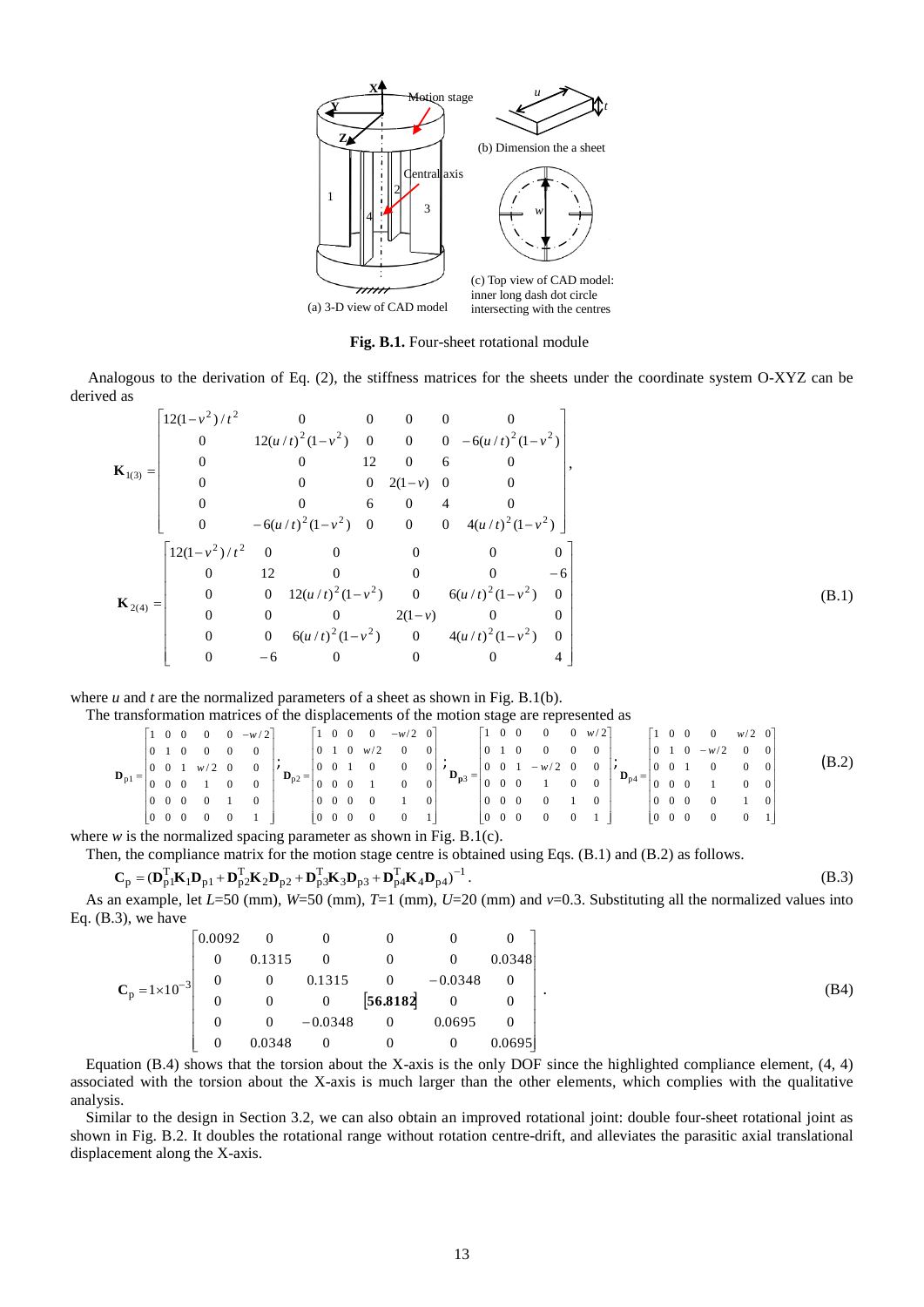

**Fig. B.2.** Double four-sheet rotational modules: a) eight sheets distributed along two circles (largely eliminating the parasitic axial translation accompanying the primary torsion), and b) eight sheets distributed along one circle (completely eliminating the parasitic axial translation accompanying the primary torsion)

### *C. Spatial TBM error analysis*

In this section, the error analysis of a spatial TBM will be dealt with to analyze the affect of the beam length error on the normalized compliance matrix for the DOF identification. In turn, the derived compliance matrix can be used to diagnose the length error.

Here, we only discuss the case in which two beams (Beams 1 and 3) are of length  $L_1$ , and one beam (beam 2) is of length  $L_2$ (Fig. C.1).



**Fig. C.1.**Variation of the spatial TBM

Let  $L_1$  be the characteristic length for normalization. Then the normalized stiffness matrices for Beam 1 or Beam 3 remain unchanged as **K** shown in Eq. (2), while that for Beam 2 is derived based on the normalization method as follows:

$$
\mathbf{K}_2 = \begin{bmatrix} (L_1/L_2)d & 0 & 0 & 0 & 0 & 0 \\ 0 & (L_1/L_2)^3a & 0 & 0 & 0 & (L_1/L_2)^2c \\ 0 & 0 & (L_1/L_2)^3a & 0 & -(L_1/L_2)^2c & 0 \\ 0 & 0 & 0 & (L_1/L_2)\delta & 0 & 0 \\ 0 & 0 & -(L_1/L_2)^2c & 0 & (L_1/L_2)b & 0 \\ 0 & (L_1/L_2)^2c & 0 & 0 & 0 & (L_1/L_2)b \end{bmatrix}.
$$
 (C.1)

where  $d=16/(D/L_1)^2$  for round beams or  $d=12/(T/L_1)^2$  for square beams.

Form Eq. (C.1), it can be observed that if  $L_2$  is significantly smaller than  $L_1$ , compared with the more compliant Beams 1 and 3, Beam 2 from a 5-DOF compliant mechanism excluding the axial displacement degenerates to

a) a 3-DOF spherical joint due to the fact that all the stiffness entries associated with the two transverse displacements (elements (2,2), (2,6), (3,3), and (3,5)) are very large resulting from the existence of high-order terms of  $L_1/L_2$ , or

b) even a DOC if all the stiffness entries associated with the three rotational angles are also very large under the conditions that the first-order terms of  $L_1/L_2$  (elements (4,4), (5,5) and (6,6)) are large enough.

Let  $\Delta = 1 - L_2/L_1$  be the small error, we have

$$
\frac{L_1}{L_2} = \frac{1}{1 - \Delta} = \frac{1 + \Delta}{1 - \Delta^2} \approx 1 + \Delta \tag{C.2}
$$

Further, based on Taylor series expansion, we obtain

 $(1 \pm \Delta)^n \approx 1 \pm n\Delta$ . (C.3)

Therefore, we can re-write the above stiffness matrix  $(Eq. (C.1))$  as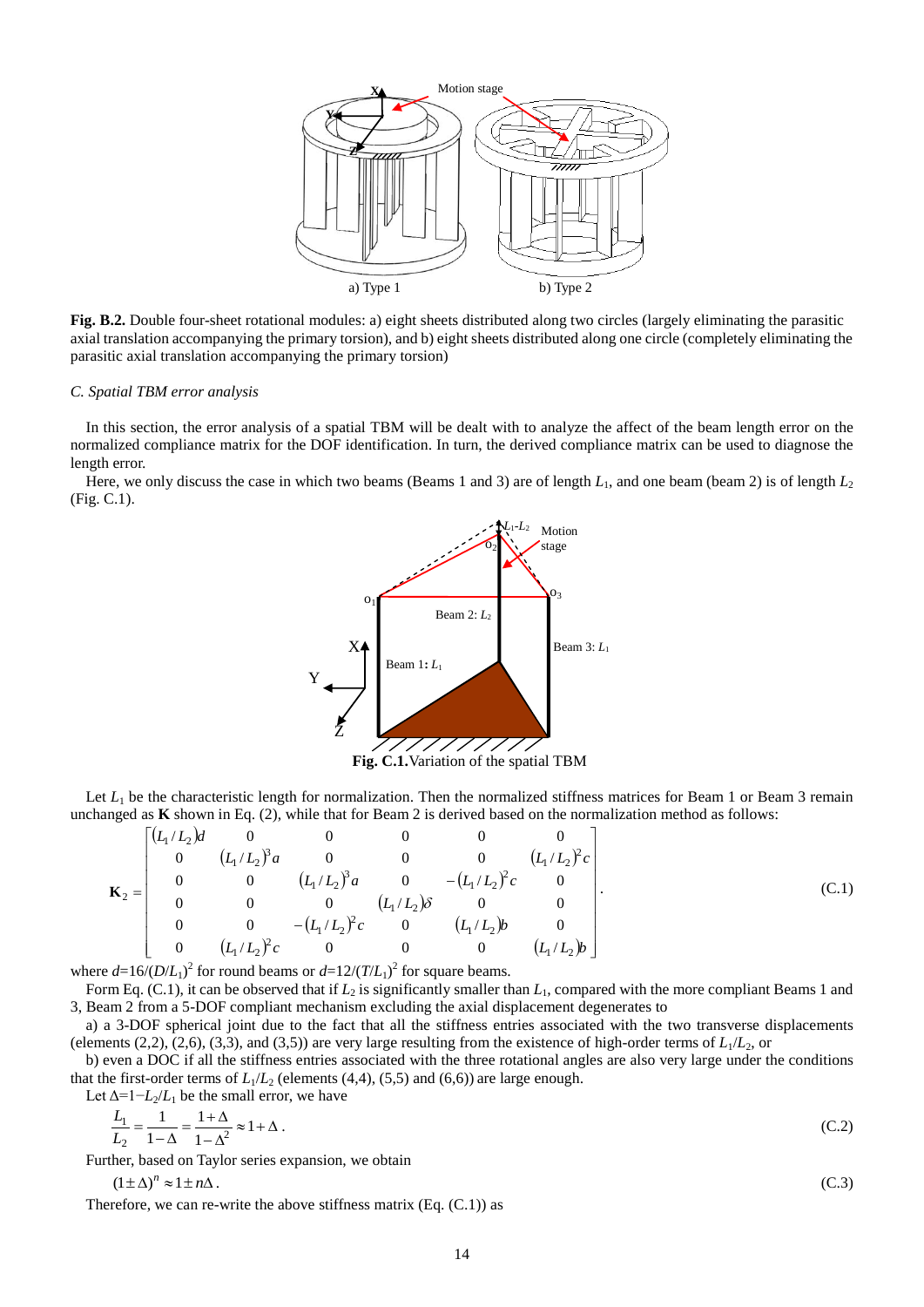$$
\mathbf{K}_{2} = \begin{bmatrix} (1+\Delta)d & 0 & 0 & 0 & 0 & 0 \\ 0 & (1+3\Delta)a & 0 & 0 & 0 & (1+2\Delta)c \\ 0 & 0 & (1+3\Delta)a & 0 & -(1+2\Delta)c & 0 \\ 0 & 0 & 0 & (1+\Delta)\delta & 0 & 0 \\ 0 & 0 & -(1+2\Delta)c & 0 & (1+\Delta)b & 0 \\ 0 & (1+2\Delta)c & 0 & 0 & 0 & (1+\Delta)b \end{bmatrix}.
$$
 (C.4)

Using the stiffness method in Section 3.1.1 to obtain the normalized compliance matrix for the spatial TBM with length error, and substituting the same known conditions for Eq. (9) and  $\Delta=0.05$  into the result, we have

$$
\mathbf{C}_{\text{cpm-error}} = 1 \times 10^{-3} \begin{bmatrix} 0.0328 & 0 & -0.0009 & 0 & 0.0018 & 0 \\ 0 & \begin{bmatrix} 25.5513 \end{bmatrix} & 0 & -1.8007 & 0 & 0.0911 \\ 0 & -1.8007 & 0 & \begin{bmatrix} 26.4984 \end{bmatrix} & 0 & -0.0882 & 0 \\ 0 & -1.8007 & 0 & \begin{bmatrix} 62.9894 \end{bmatrix} & 0 & -0.0020 \\ 0.0018 & 0 & -0.0882 & 0 & 0.1792 & 0 \\ 0 & 0.0911 & 0 & -0.0020 & 0 & 0.1851 \end{bmatrix} . \tag{C.5}
$$

From the highlighted diagonal compliance entries [elements (2, 2), (3, 3) and (4, 4)] in Eq. (C.5), the spatial TBM with length error can still be regarded as a 3-DOF planar motion module. However, it shows performance characteristics different from those shown in Eq. (9). For instance, a transverse force along the Y-axis will result in a slight torsion [see element (4, 2)], and a torsional moment will cause a slight transverse displacement along the Y-axis [see element (2, 4)].

#### **References**

- [1] Lobontiu, N., 2002, *Compliant Mechanisms: Design of Flexure Hinges*, CRC Press, Boca Raton.
- [2] Howell, L.L., 2001, *Compliant Mechanisms*, Wiley, New York.
- [3] Merlet, J.P., 2006, *Parallel Robotics*, Springer, Berlin.
- [4] Kong, X., and Gosselin, C.M., 2007, *Type Synthesis of Parallel Mechanisms*, Springer, Berlin.
- [5] Awtar, S., 2004, "*Analysis and Synthesis of Planer Kinematic XY Mechanisms*", Sc.D. thesis, Massachusetts Institute of Technology, Cambridge, MA.
- [6] Kota, S., Lu, K.-J., Kreiner, Z., and et al, 2005, ["Design and Application of Compliant Mechanisms for Surgical Tools"](http://www.engin.umich.edu/labs/csdl/papers/DesignAndAppOfCMForSurgicalTools.pdf), *Journal of Biomechanical Engineering*, Vol. **127**(6): 981-989.
- [7] Krishnan, G., and Ananthasuresh, G. K., 2008, "Evaluation and Design of Displacement-Amplifying Compliant Mechanisms for Sensor Applications", *Journal of Mechanical Design*, Vol. **130**(10): 102304.
- [8] Li, J., 2004, "*Electrostatic Zipping Actuators and Their Application to MEMS*", Sc.D. thesis, Massachusetts Institute of Technology, Cambridge, MA.
- [9] Zubir, M.N.M., Shirinzadeh, B., and et al, 2009, "A New Design of Piezoelectric Driven Compliant-Based Microgripper for Micromanipulation", *Mechanism and Machine Theory*, Vol. **44**(7): 2248–2264.
- [10] Lu, K.-J., and Kota, S., 2003, ["Design of Compliant Mechanisms for Morphing Structural Shapes"](http://www.engin.umich.edu/labs/csdl/papers/jimss03-KJLU.pdf), *Journal of Intelligent Material Systems and Structures*, Vol. **14**(6):379-391.
- [11] Howell, L. L., and Midha, A., 1995, "Determination of the Degrees of Freedom of Compliant Mechanisms Using the Pseudo-Rigid-Body Model Concept", *Proceedings of the Ninth World Congress on the Theory of Machines and Mechanisms*, Milano, Italy, Vol. 2:1537-1541.
- [12] Yu J.J., Bi S.S., and Zong G.H., Dai J.S., Liu X.J., 2006, "Mobility Characteristics of a Flexure-Based Compliant Manipulator with Three Legs", *Proceedings of the 2006 IEEE/RSJ International Conference on Intelligent Robots and Systems*, Beijing, 1076-1081.
- [13] Dai, J. S., and Ding, X. L., 2006, "Compliance Analysis of a Three-Legged Rigidly-Connected Platform Device", *Journal of Mechanical Design*, Vol. **128**(6): 755-764.
- [14] Blanding, D. K., 1999, *Exact Constraint: Machine Design Using Kinematic Principles*, ASME, New York.
- [15] Su, H.-J., Dorozhkin, D. V., and Vance, J. M., 2009, "A Screw Theory Approach for the Conceptual Design of Flexible Joints for Compliant Mechanisms", *Journal of Mechanisms and Robotics,* Vol. **1**(4): 041009.
- [16] Hopkins, J. B., and Culpepper, M. L., 2010, "Synthesis of Multi-Degree of Freedom, Parallel Flexure System Concepts via Freedom and Constraint Topology (FACT). Part I: Principles", *Precision Engineering*, Vol. **34** (1): 259-270.
- [17] Hopkins, J. B., and Culpepper, M. L., 2010, "Synthesis of Multi-Degree of Freedom, Parallel Flexure System Concepts via Freedom and Constraint Topology (FACT). Part II: Practice", *Precision Engineering*, Vol. **34** (1): 271-278.
- [18] Awtar, S., and Slocum, A. H., 2007, "Constraint-Based Design of Parallel Kinematic XY Flexure Mechanisms", *Journal of Mechanical Design*, Vol. **129**(8): 816-830.
- [19] Awtar, S., and Slocum, A. H., 2007, "Characteristics of Beam-Based Flexure Modules", *Journal of Mechanical Design*, Vol. **129** (6): 624-639.
- [20] Awtar, S., and Sen, S., 2010, "A Generalized Constraint Model for Two-Dimensional Beam Flexures: Nonlinear Load-Displacement Formulation", *Journal of Mechanical Design,* Vol. **132**(8): 081008.
- [21] Hao, G., Kong, X., and Meng, Q., 2010, "Design and Modelling of Spatial Compliant Parallel Mechanisms for Large Range of Translation", *Proceedings of 2010 ASME International Design Engineering Technical Conferences& Computers and Information in Engineering Conference,* Montréal, Québec, Canada, Aug. 15-18. DETC2010-28046.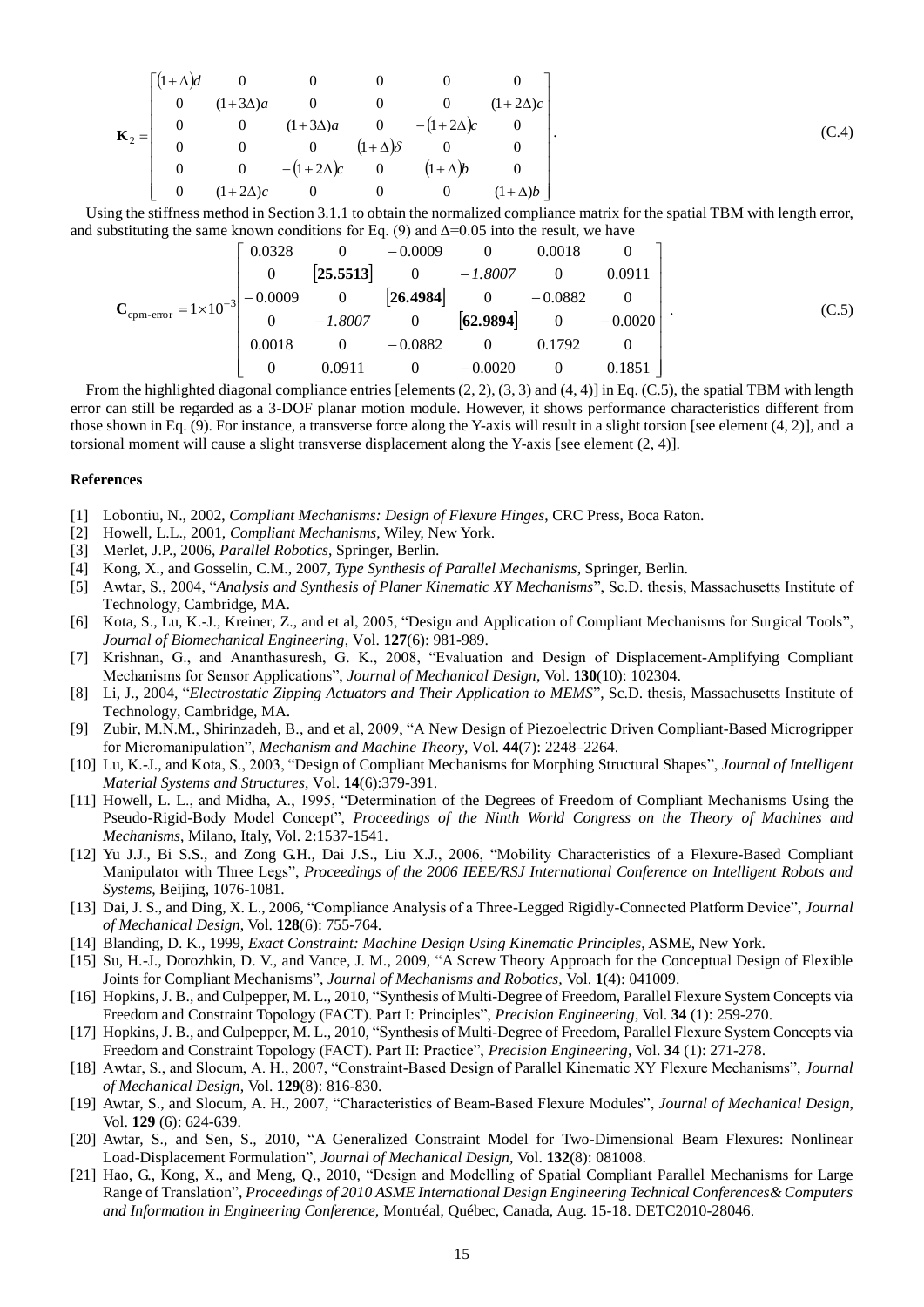- [22] Hao, G., and Kong, X., 2010, "Novel XY Compliant Parallel Manipulators for Large Displacement Translation with Enhanced Stiffness", *Proceedings of 2010 ASME International Design Engineering Technical Conferences& Computers and Information in Engineering Conference*, Montréal, Québec, Canada, Aug. 15-18. DETC2010-28141
- [23] Zelenika, S., and De Bona, F., 2002, "Analytical and Experimental Characterization of High-Precision Flexural Pivots Subjected to Lateral Loads", *Precision Engineering*, Vol. **26**: 381-388.
- [24] Angeles J., 2006, "Is There a Characteristic Length of a Rigid-Body Displacement", *Mechanism and Machine Theory*, Vol. **41** (8): 884-896.
- [25] Hao, G., 2011, "*Creative Design and Modelling of Large-Range Translational Compliant Parallel Manipulators*", PhD Thesis, Heriot-Watt University, Edinburgh, UK.
- [26] Hopkins, J.B., 2010, "*Design of Flexure-Based Motion Stages for Mechatronic Systems via Freedom, Actuation and Constraint Topologies (FACT)*", Ph.D. thesis. Massachusetts Institute of Technology.
- [27] Hao, G., Kong, X., and Reuben, R.L., 2011, "A Nonlinear Analysis of Spatial Compliant Parallel Modules: Multi-beam Module*s*", *Mechanism and Machine Theory*, Vol. **46**(5): 680-706.
- [28] Su, H.-J., and Tari, H., 2010, "Realizing Orthogonal Motions with Wire Flexures Connected in Parallel", *Proceedings of 2010 ASME International Design Engineering Technical Conferences& Computers and Information in Engineering Conference, Montréal, Québec, Canada, Aug. 15-18*. DETC2010-28517
- [29] Pham, H.-H., and Chen, I.-M., 2005, "Stiffness Modeling of Flexure Parallel Mechanism", *Precision Engineering*, Vol. **29**: 467-478.
- [30] Kuipers, J. B., 2002, *Quaternions and Rotation Sequences*[, Princeton University](http://www.tower.com/book-publisher/princeton-univ-pr) Press, US.
- [31] Samuel, H. D., and Sergio, N. S., 1979, *Compliant Assembly System*, United States patent, No.: 4155169.
- [32] Zhao, H., and Bi, S., 2010, "Accuracy Characteristics of the Generalized Cross-Spring Pivot", *Mechanism and Machine Theory*, Vol. **45**(10): 1434-1448.
- [33] Timoshenko, S., and Goodier, J.N., 1951, *Theory of Elasticity*, McGraw-Hill, New York.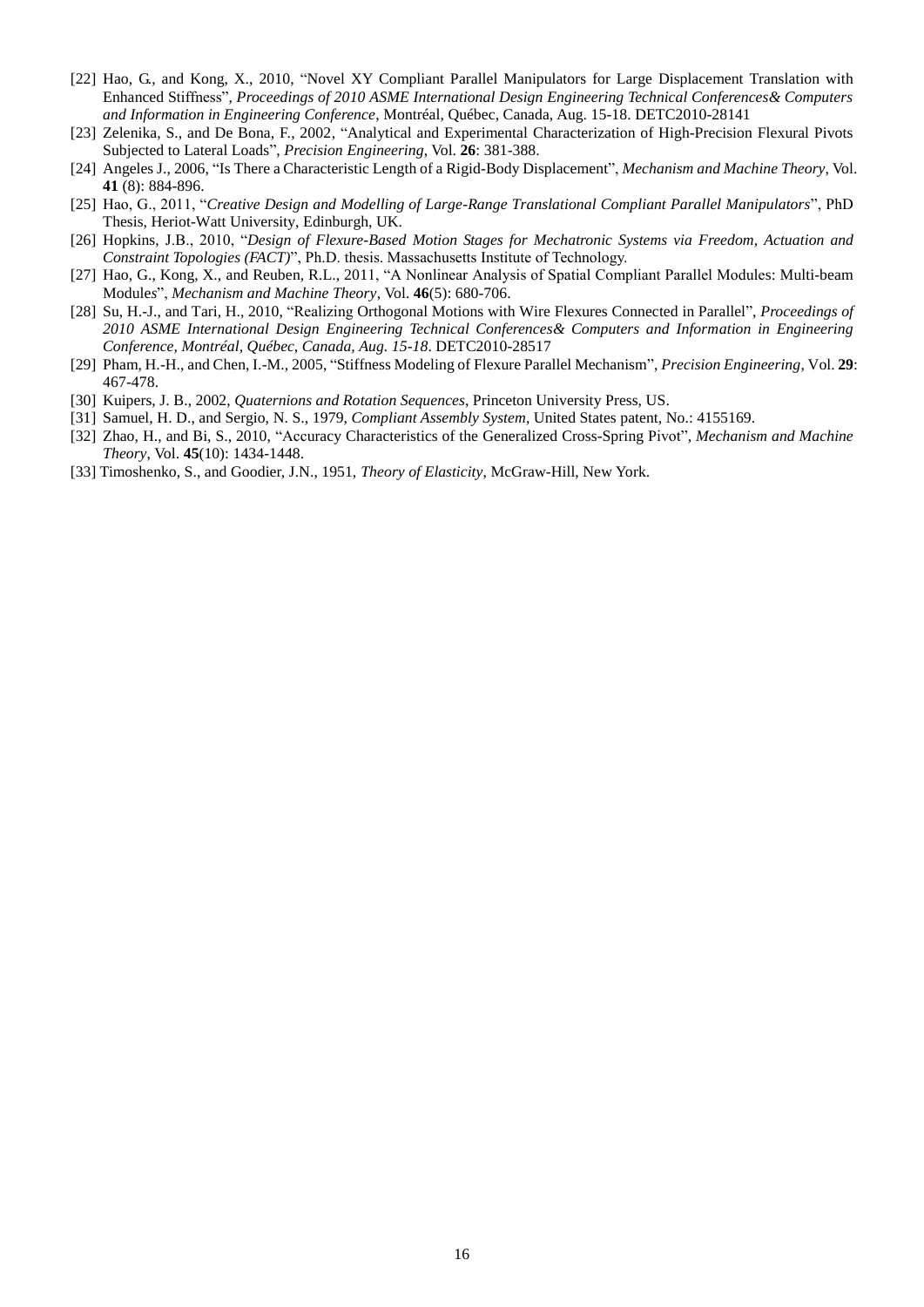# **List of figures**

**Figure 1.** A basic cantilever beam



**Figure 2.** A spatial TBM in deformation



**Figure 3.** A spatial double TBM

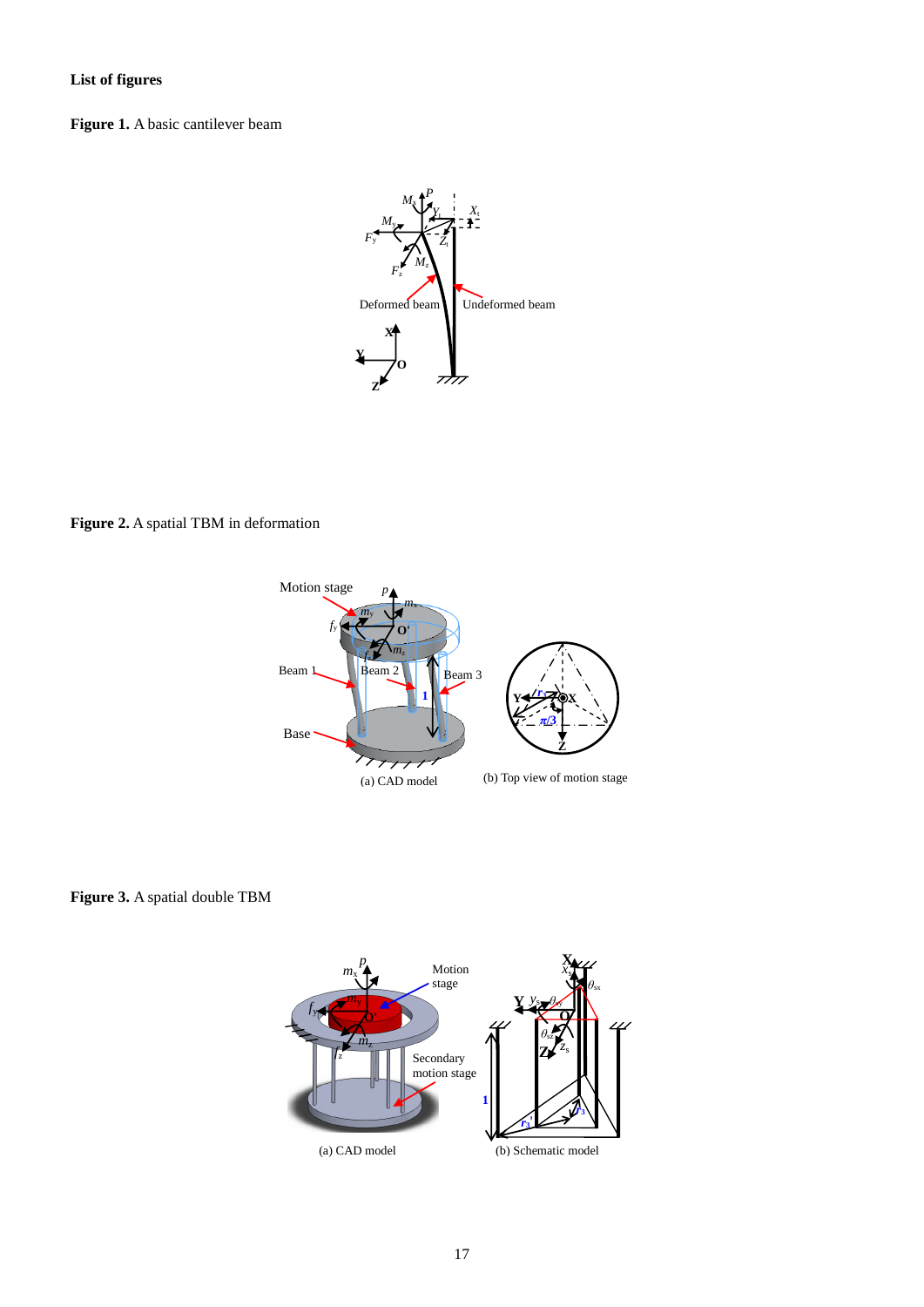

**Figure 5.** Illustration for real screw axes and theoretical screw axes



**Figure 6.** An inverted spatial tilted TBM

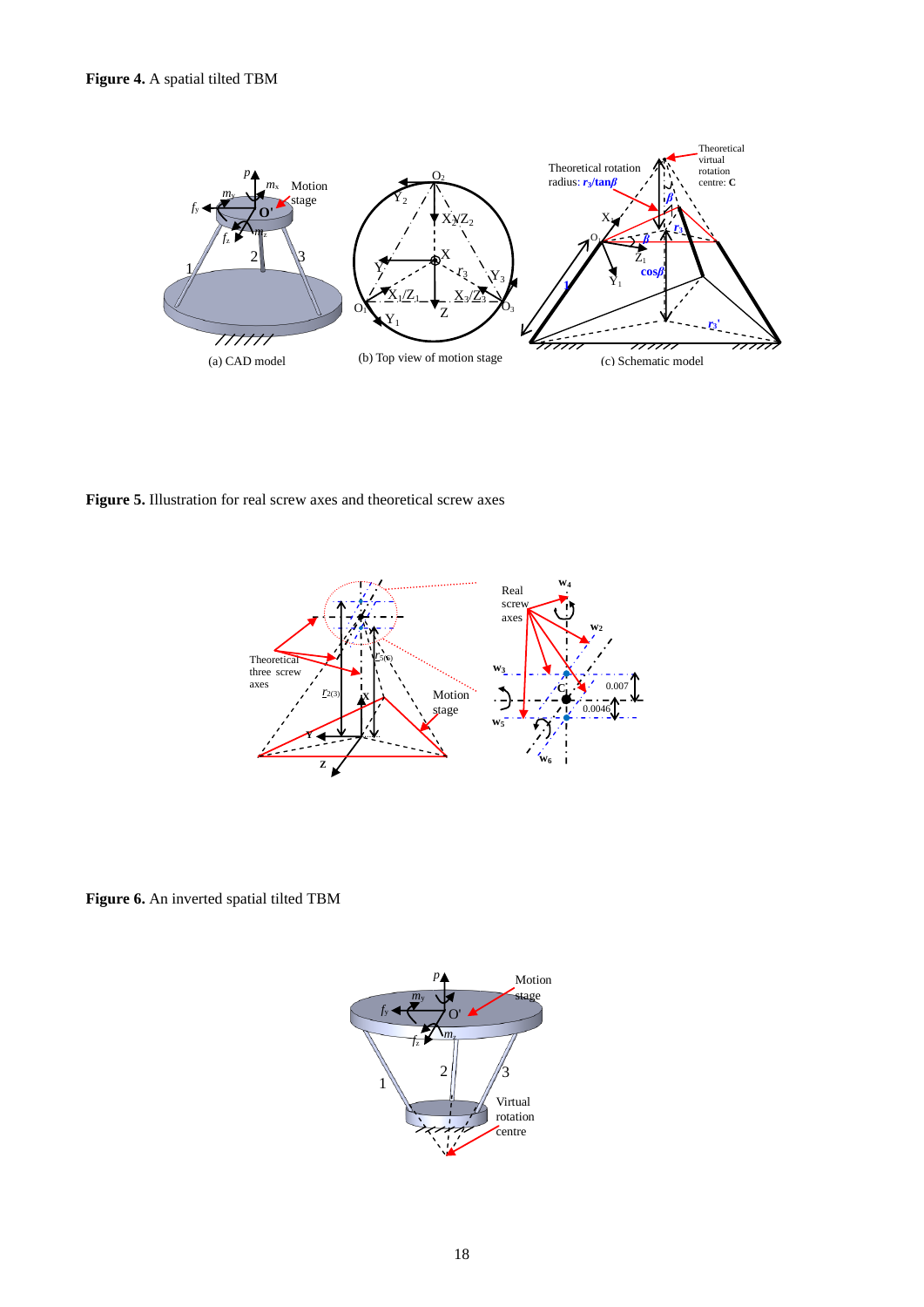## **Figure 7.** A spatial double tilted TBM



**Figure 8.** A spatial double tilted four-beam module



Figure A.1. Parallelogram module with two sheets